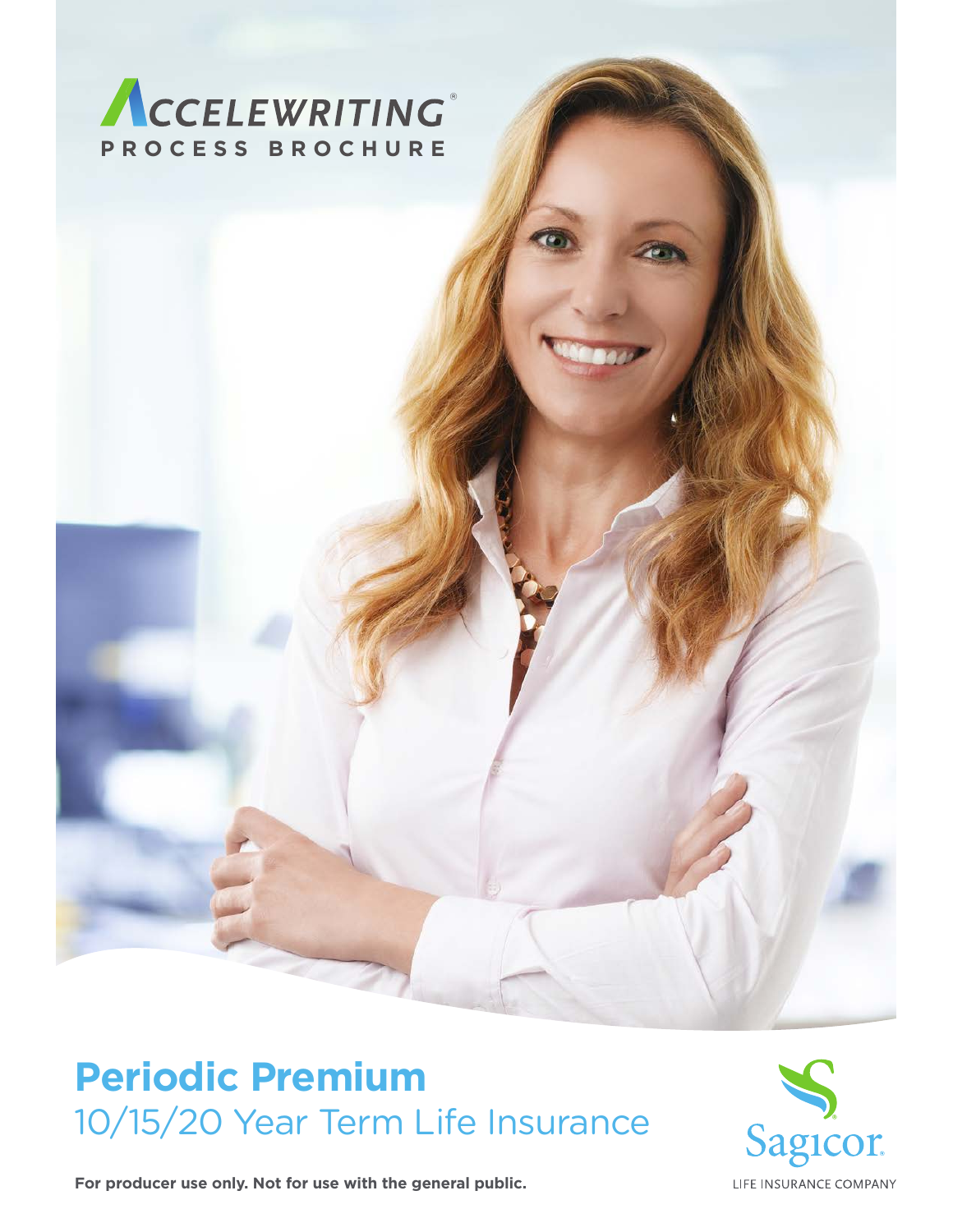### **Table of Contents**

| What is Accelewriting <sup>®</sup> ?               | 3.        |
|----------------------------------------------------|-----------|
| Term Accelewriting <sup>®</sup> Process            | 4         |
| The 7 Steps of Accelewriting <sup>®</sup>          | $5 - 16$  |
| Accelewriting <sup>®</sup> Unisex Build Table      | 6         |
| Accelewriting <sup>®</sup> Preferred Guidelines    |           |
| Accelewriting <sup>®</sup> Prescription Drug Lists | 8         |
| Accelewriting <sup>®</sup> Medical Impairments     | $8 - 13$  |
| <b>Frequently Asked Questions</b>                  | $17 - 19$ |
| Footnotes                                          | 19        |
|                                                    |           |

**DISCLOSURE:** The information contained in this product guide is summary in nature. If you have questions about the policy and riders, please contact Sagicor's Producer Resource Center (PRC) at 888-724-4267 ext. 4680. Products issued by Sagicor Life Insurance Company. Not available in all states and variations may apply. Sagicor does not provide tax, legal or accounting advice. Home Office: Scottsdale, Arizona.

Policy Forms: 1000/1000FL, ICC106001/6001/6001CA/6001FL, 6002/6002FL/6002SD, ICC10603/6003/6003FL/6003SD, ICC106005/6005ND, 6014FL, ICC141015 and ICC146062

**For producer use only. Not for use with the general public.**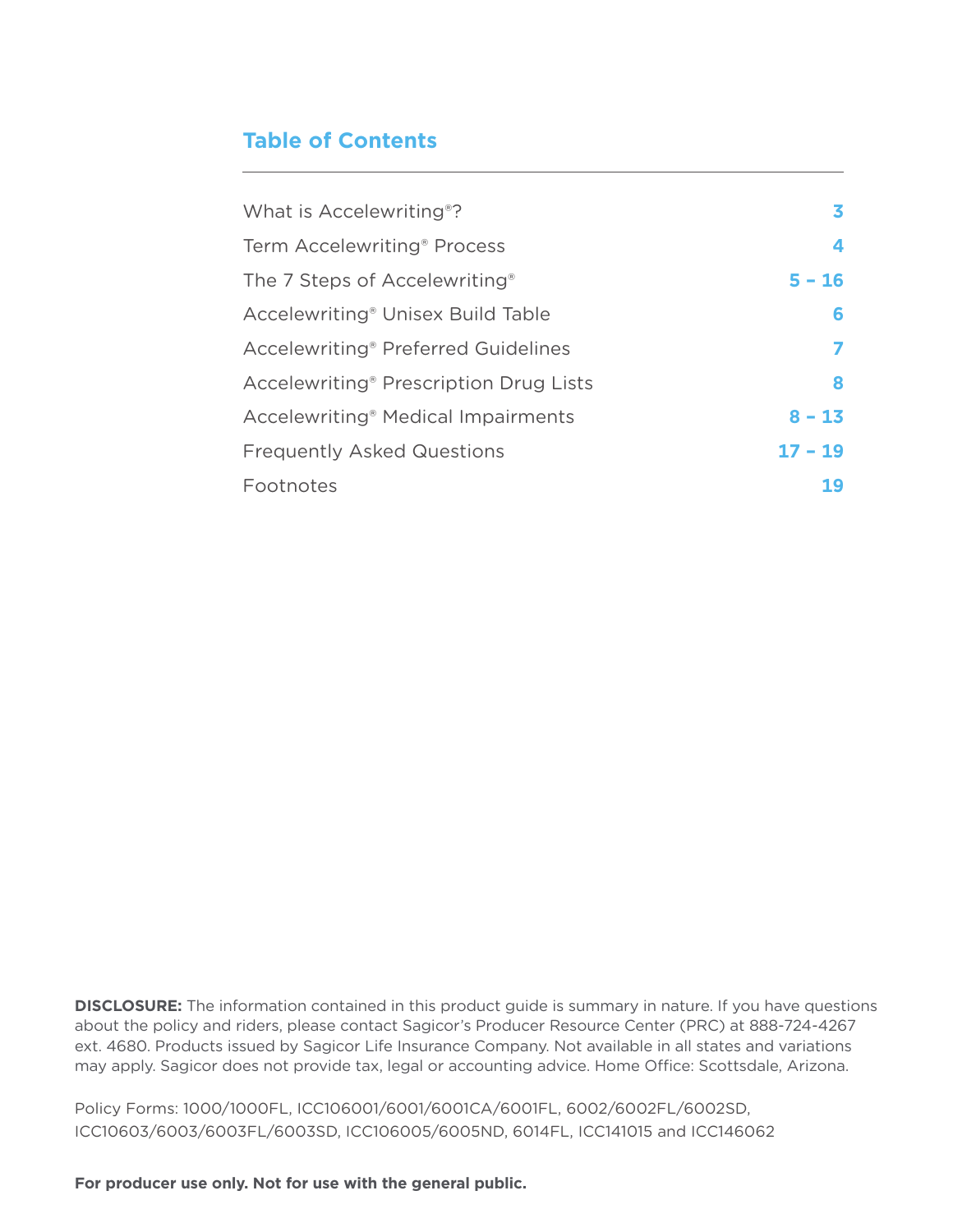# *WHAT IS ACCELEWRITING*®*?*

Sagicor's Accelewriting<sup>®</sup> process is an automated underwriting system that utilizes an eApplication to provide an underwriting decision in minutes with no telephone interview, medical exams, bodily fluids or Attending Physician Statement (APS) required.1

Accelewriting® with eDelivery is available on Sagicor's Sage Term Life Insurance product:

#### **Face Amounts:**

Minimum Face Amount: \$50,000 Maximum Face Amount: \$1,000,000

#### **Issue Ages:**

- 18 years 45 years up to \$1,000,000 (available with 10, 15 and 20 year term)
- 46 years 55 years up to \$750,000 (available with 10, 15 and 20 year term)
- 56 years 65 years up to \$500,000 (not available with 20 year term Tobacco)

#### **Risk Classes:**

- Preferred Plus Non-Tobacco / Preferred Plus Tobacco
- Preferred Non-Tobacco / Preferred Tobacco
- Standard Non-Tobacco / Standard Tobacco
- Rated Non-Tobacco (will be referred to underwriting for review on face amounts of \$500,001 and higher)
- Rated Tobacco / Rated 2 Non-Tobacco / Rated 2 Tobacco (will be referred to underwriting for review and only available for face amounts of \$500,001 and higher)

#### **Conversion Program**

Conversion credits available in years 2 -5

#### **Inherent Rider:**

Accelerated Benefit Insurance Rider for Terminal Condition or Nursing Home Confinement2

#### **Optional Riders:**

- Accidental Death Benefit Rider
- Children's Term Rider
- Waiver of Premium Rider

*Sage Term is available for other issue ages and face amounts with our fully underwritten application.*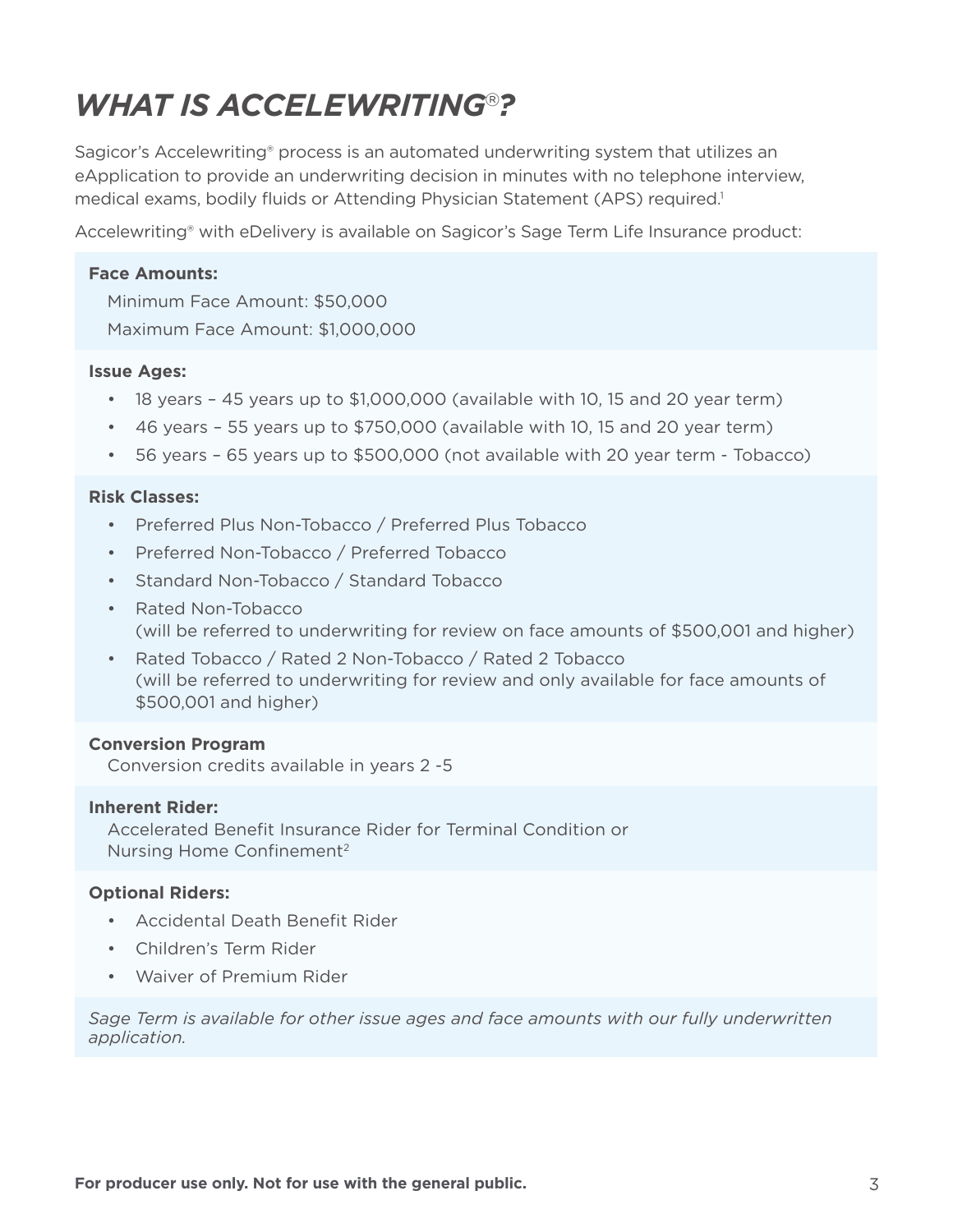### **ACCELEWRITING**® **PROCESS FOR SAGE TERM LIFE**

Sagicor's Accelewriting® process for Sage Term is available for applications up to \$1,000,000, subject to age limits.

On face amounts greater than \$500,000 ONLY, we will offer automated underwriting, with the opportunity for a decision in minutes, on Preferred Plus, Preferred and Standard classes (non-tobacco and tobacco). Substandard risks (Rated and Rated 2) will be reviewed by underwriting and will not receive an immediate decision. After review, the underwriter will work with you and advise you of what additional requirements, if any, will be needed to make an offer.

On face amounts less than \$500,000, automated underwriting with a decision in minutes, is available on Preferred Plus. Preferred, Standard and Rated classes. Rated 2 is not available.

Accelewriting® uses consumer reports such as pharmaceutical databases, MIB, MVR, public records and credit file information to make an underwriting decision.

### **FINANCIAL UNDERWRITING**

**Business Coverage -** Please provide details such as business valuation, percentage of ownership, number of owners, loan information, etc. to help explain the purpose of coverage.

| <b>Income Factor</b> |     |  |  |  |
|----------------------|-----|--|--|--|
| Under 45             | 20x |  |  |  |
| 46-55                | 15x |  |  |  |
| 56-60                | 10x |  |  |  |
| 61-65                | 5x  |  |  |  |

**Income Replacement -** See income factor table below. Income factors shown can be subject to underwriting discretion.

**Non-Working Spouse -** We may allow equal coverage of the working spouse, up to \$1,000,000. Please provide total coverage on working spouse.

#### **NON-MEDICAL RISKS**

**Criminal History -** Applicants must be off probation or parole for over 12 months and not have any pending charges to be considered.

**Foreign Travel (subject to state law) -** We will consider applicants traveling to foreign countries, but certain restrictions apply. Purpose of travel, duration and destination will be required.

**Residency -** We will consider U.S. citizens and U.S. permanent residents for coverage. If the applicant is a permanent resident, the alien registration number (USCIS number, A number) must be provided.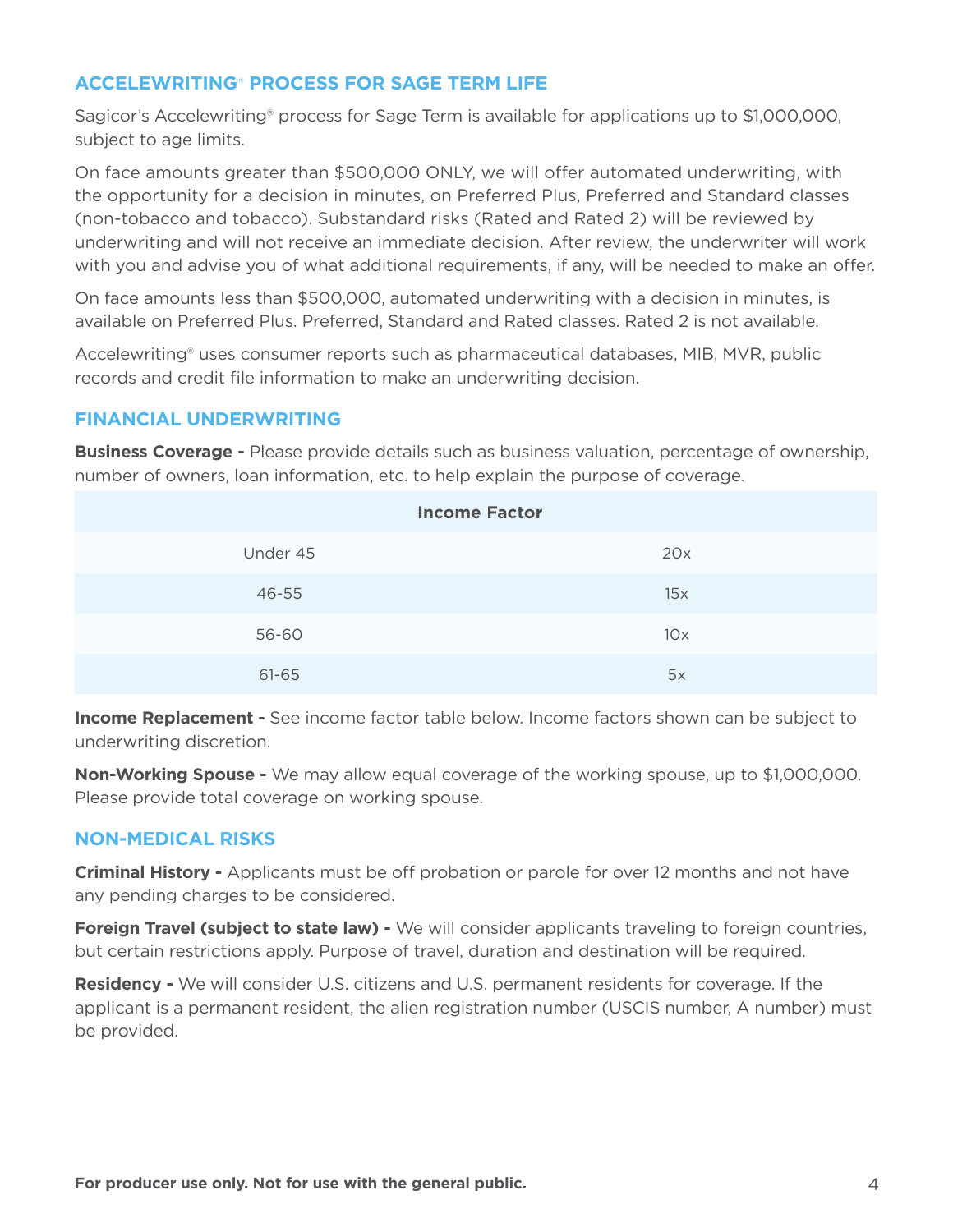### **THE 7 STEPS OF ACCELEWRITING**®



#### **STEP 1 VERIFY THE PROPOSED INSURED IS ELIGIBLE FOR ACCELEWRITING® BY ASKING THEM THE FOLLOWING QUESTIONS FROM THE eAPPLICATION:**

| 1. | Does the Proposed Insured currently receive health care at home,<br>or require assistance with bathing, dressing, feeding, taking<br>medications or use of toilet?                                                                                                                                                                                                                                          | Yes | No        |
|----|-------------------------------------------------------------------------------------------------------------------------------------------------------------------------------------------------------------------------------------------------------------------------------------------------------------------------------------------------------------------------------------------------------------|-----|-----------|
|    | 2. Is the Proposed Insured currently in a Hospital, Psychiatric,<br>Extended or Assisted Care, Nursing facility?                                                                                                                                                                                                                                                                                            | Yes | No        |
|    | 3. Is the Proposed Insured currently incarcerated due to a<br>misdemeanor or felony conviction?                                                                                                                                                                                                                                                                                                             | Yes | <b>No</b> |
|    | 4. Has the Proposed Insured ever tested positive for the HIV virus<br>or been diagnosed by a member of the medical profession as<br>having AIDS or the AIDS Related Complex (ARC)?                                                                                                                                                                                                                          | Yes | No        |
|    | 5. Has the Proposed Insured ever tested positive for or been<br>diagnosed by a member of the medical profession as having<br>Alzheimer's or Dementia, Cirrhosis, Emphysema or Chronic<br>Obstructive Pulmonary Disease (COPD)?                                                                                                                                                                              | Yes | No        |
|    | 6. In the past 10 years has the proposed insured had 2 or more of the<br>following impairments: Cancer, Diabetes, coronary artery disease<br>(including Heart Attack), Stroke or TIA (Transient Ischemic Attack),<br>carotid artery disease, heart valve replacement, Peripheral Vascular<br>Disease (PVD), Peripheral Artery Disease (PAD) or had multiple<br>strokes or transient ischemic attacks (TIA)? | Yes | No        |
| 7. | Has the Proposed Insured in the past 12 months been advised<br>by a physician to be hospitalized or to have Diagnostic Tests,<br>Surgery, or any medical procedure that has not yet been completed<br>or for which the results are not yet available, except those tests<br>related to the Human Immunodeficiency Virus (AIDS)?                                                                             | Yes | No        |
|    | 8. Has the Proposed Insured in the past 24 months been diagnosed<br>as having or advised by a physician to have treatment for Cancer<br>(other than Basal Cell Carcinoma), Heart Attack, Stroke or TIA<br>(Transient Ischemic Attack), Alcohol or Drug Abuse?                                                                                                                                               |     | Yes No    |
| 9. | Has the Proposed Insured in the past 24 months had a Driver's<br>License revoked or suspended, or been convicted of 2 or more<br>moving violations, or been convicted of a violation for driving while<br>intoxicated or under the influence, or for driving while ability<br>impaired because of the use of alcohol and/or drugs?                                                                          | Yes | No        |
|    |                                                                                                                                                                                                                                                                                                                                                                                                             |     |           |

- *• If the Proposed Insured answered "No" to all of these questions, continue to Step 2.*
- *• If the Proposed Insured answered "Yes" to any of these questions, they are not eligible for the products available through the Accelewriting® process. Please see the Sagicor Producer Portal for fully underwritten product options.*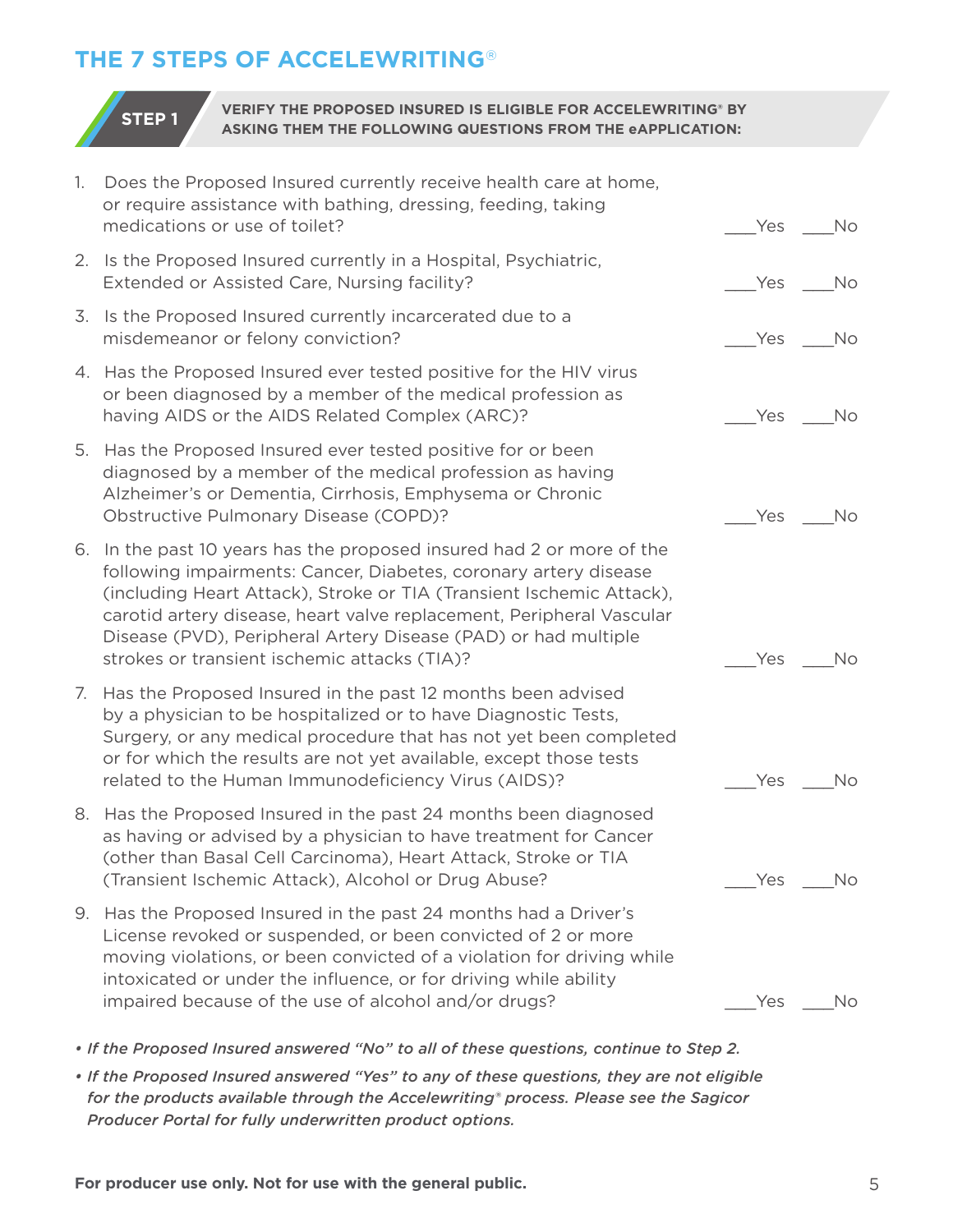**STEP 2 VERIFY THE PROPOSED INSURED'S BUILD FALLS WITHIN THE UNISEX BUILD TABLE BELOW.**

### **ACCELEWRITING® UNISEX BUILD TABLE**

Minimum, Preferred Plus, Preferred, Standard and Rated risk class weights are listed in pounds. Weights listed for Preferred Plus, Preferred, Standard and Rated are maximum weights. Preferred Plus, Preferred and Standard risk classes apply to both Tobacco and Non-Tobacco. Face amounts over \$500,000 and weights beyond Standard will be Referred to Underwriting (RTU) for additional review.

| <b>Height</b> | <b>Minimum</b> | <b>Preferred Plus</b> | <b>Preferred</b> | <b>Standard</b> | <b>Rated</b> |
|---------------|----------------|-----------------------|------------------|-----------------|--------------|
| 4'8''         | 83             | 115                   | 137              | 147             | 186          |
| $4'9''$       | 86             | 120                   | 142              | 151             | 192          |
| 4'10''        | 89             | 124                   | 147              | 155             | 199          |
| 4'11''        | 92             | 128                   | 152              | 161             | 206          |
| $5'0''$       | 94             | 132                   | 157              | 166             | 231          |
| 5'1''         | 98             | 136                   | 164              | 172             | 220          |
| 5'2''         | 102            | 141                   | 169              | 178             | 227          |
| 5'3''         | 105            | 146                   | 174              | 184             | 235          |
| 5'4''         | 108            | 150                   | 179              | 190             | 242          |
| 5'5''         | 112            | 155                   | 184              | 196             | 250          |
| 5'6''         | 115            | 160                   | 189              | 202             | 258          |
| 5'7''         | 119            | 165                   | 194              | 208             | 265          |
| $5'8"$        | 122            | 170                   | 200              | 215             | 273          |
| 5'9"          | 126            | 174                   | 205              | 221             | 282          |
| 5'10''        | 129            | 179                   | 211              | 228             | 290          |
| 5'11''        | 134            | 184                   | 216              | 235             | 298          |
| 6'0''         | 137            | 190                   | 223              | 242             | 306          |
| 6'1''         | 141            | 194                   | 228              | 248             | 315          |
| 6'2''         | 145            | 200                   | 235              | 255             | 324          |
| 6'3''         | 148            | 205                   | 241              | 263             | 333          |
| 6'4''         | 152            | 210                   | 247              | 270             | 341          |
| 6'5''         | 156            | 216                   | 254              | 277             | 350          |
| 6'6''         | 161            | 222                   | 261              | 284             | 360          |
| 6'7''         | 165            | 228                   | 268              | 292             | 369          |
| 6'8''         | 169            | 234                   | 275              | 299             | 378          |
| 6'9''         | 173            | 240                   | 282              | 307             | 388          |
| 6'10''        | 178            | 247                   | 290              | 315             | 398          |
| 6'11''        | 182            | 253                   | 298              | 323             | 408          |

*• If the Proposed Insured's build falls within this table, continue to Step 3.*

*• If the Proposed Insured's build falls outside of this table, contact the Producer Resource Center (PRC) as higher face amounts above \$500,00 may qualify outside of the build chart limits listed above.* 

**For producer use only. Not for use with the general public.** 6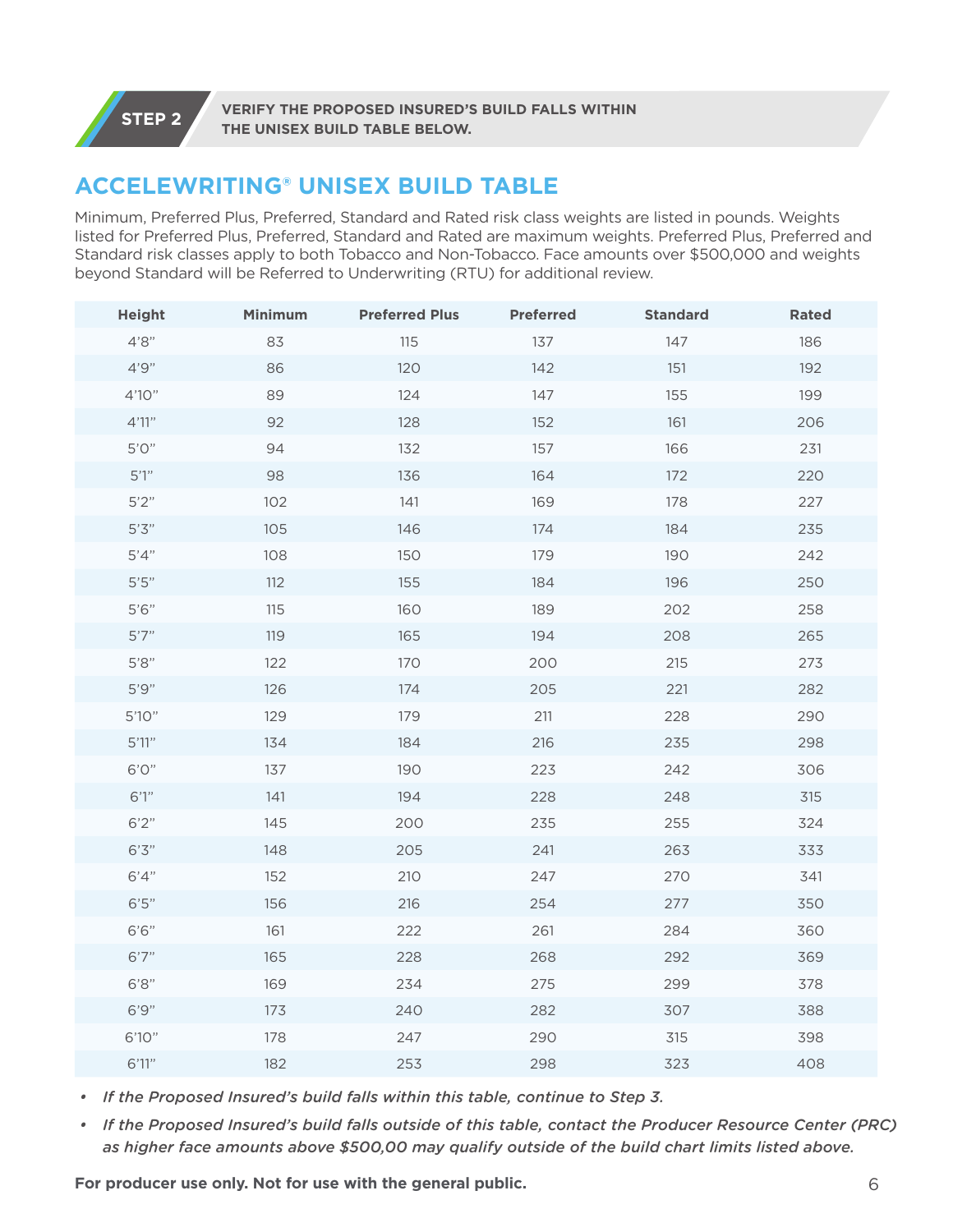### **ACCELEWRITING® PREFERRED GUIDELINES**

If you have questions regarding our guidelines, please call the Producer Resource Center (PRC) at 1-888-724-4267, ext. 4680.

|                                        | <b>Preferred Plus</b><br>Non-Tobacco                                                                                                                                    | <b>Preferred Plus</b><br>Tobacco                                                                                                                                        | Preferred<br>Non-Tobacco                                                                                                                                                                                     | Preferred<br>Tobacco                                                                                                                                                                                         | Standard<br>Non-Tobacco                                                                                                                                                                       | Standard<br>Tobacco                                                                                                                                                                             |
|----------------------------------------|-------------------------------------------------------------------------------------------------------------------------------------------------------------------------|-------------------------------------------------------------------------------------------------------------------------------------------------------------------------|--------------------------------------------------------------------------------------------------------------------------------------------------------------------------------------------------------------|--------------------------------------------------------------------------------------------------------------------------------------------------------------------------------------------------------------|-----------------------------------------------------------------------------------------------------------------------------------------------------------------------------------------------|-------------------------------------------------------------------------------------------------------------------------------------------------------------------------------------------------|
| Aviation                               | Not Allowed                                                                                                                                                             | Not Allowed                                                                                                                                                             | No past or<br>future piloting<br>within 24<br>months                                                                                                                                                         | No past or<br>future piloting<br>within 24<br>months                                                                                                                                                         | Aviation<br>allowed                                                                                                                                                                           | Aviation<br>allowed                                                                                                                                                                             |
| Avocations                             | Not Allowed                                                                                                                                                             | Not Allowed                                                                                                                                                             | No ratable<br>avocations                                                                                                                                                                                     | No ratable<br>avocations                                                                                                                                                                                     | Avocations<br>allowed                                                                                                                                                                         | Avocations<br>allowed                                                                                                                                                                           |
| <b>Blood</b><br>Pressure               | No Treatment                                                                                                                                                            | No Treatment                                                                                                                                                            | No more than<br>1 prescription                                                                                                                                                                               | No more than<br>1 prescription                                                                                                                                                                               | No more than<br>2 prescriptions                                                                                                                                                               | No more than<br>2 prescriptions                                                                                                                                                                 |
| Cholesterol                            | No Treatment                                                                                                                                                            | No Treatment                                                                                                                                                            | Treatment<br>Allowed                                                                                                                                                                                         | Treatment<br>Allowed                                                                                                                                                                                         | Treatment<br>Allowed                                                                                                                                                                          | Treatment<br>Allowed                                                                                                                                                                            |
| Driving<br><b>History</b>              | No history<br>of DWI, DUI,<br><b>Reckless</b><br>driving; No<br>accidents<br>within 24<br>months, no<br>more than 1<br>minor moving<br>violation<br>within 12<br>months | No history<br>of DWI, DUI,<br><b>Reckless</b><br>driving; No<br>accidents<br>within 24<br>months, no<br>more than 1<br>minor moving<br>violation<br>within 12<br>months | No history<br>of DWI, DUI,<br><b>Reckless</b><br>Driving within<br>5 years or<br>history of no<br>more than 1<br>total DUI/DWI<br>and, no more<br>than 2 minor<br>violations<br>within the last<br>12 months | No history<br>of DWI, DUI,<br><b>Reckless</b><br>Driving within<br>5 years or<br>history of no<br>more than 1<br>total DUI/DWI<br>and, no more<br>than 2 minor<br>violations<br>within the last<br>12 months | No history<br>of DWI, DUI,<br><b>Reckless</b><br>Driving within<br>3 years or<br>history of no<br>more than<br>2 total DUI/<br>DWI and, no<br>more major<br>violations<br>within 12<br>months | No history<br>of DWI, DUI,<br><b>Reckless</b><br>Driving within<br>3 years or<br>history of no<br>more than<br>2 total $DUI/$<br>DWI and, no<br>more major<br>violations<br>within 12<br>months |
| Family<br><b>History</b>               | No family<br>history,<br>including<br>parents and<br>siblings, of<br>Cancer, Heart<br>Disease.<br>Stroke before<br>age 60 or<br>unknown<br>death before<br>age 60       | No family<br>history,<br>including<br>parents and<br>siblings, of<br>Cancer, Heart<br>Disease.<br>Stroke before<br>age 60 or<br>unknown<br>death before<br>age 60       | No death of<br>either parent<br>or siblings<br>prior to age<br>60 for Heart<br>Attack, Stroke,<br>Cancer or<br>Unknown                                                                                       | No death of<br>either parent<br>or siblings<br>prior to age<br>60 for Heart<br>Attack, Stroke,<br>Cancer or<br>Unknown                                                                                       | Family history<br>allowed                                                                                                                                                                     | Family history<br>allowed                                                                                                                                                                       |
| Tobacco<br>or Nicotine<br>products $3$ | No use within<br>60 months                                                                                                                                              | Use within<br>24 months                                                                                                                                                 | No use over<br>24 months                                                                                                                                                                                     | Use within<br>24 months                                                                                                                                                                                      | No use over<br>24 months                                                                                                                                                                      | Use within<br>24 months                                                                                                                                                                         |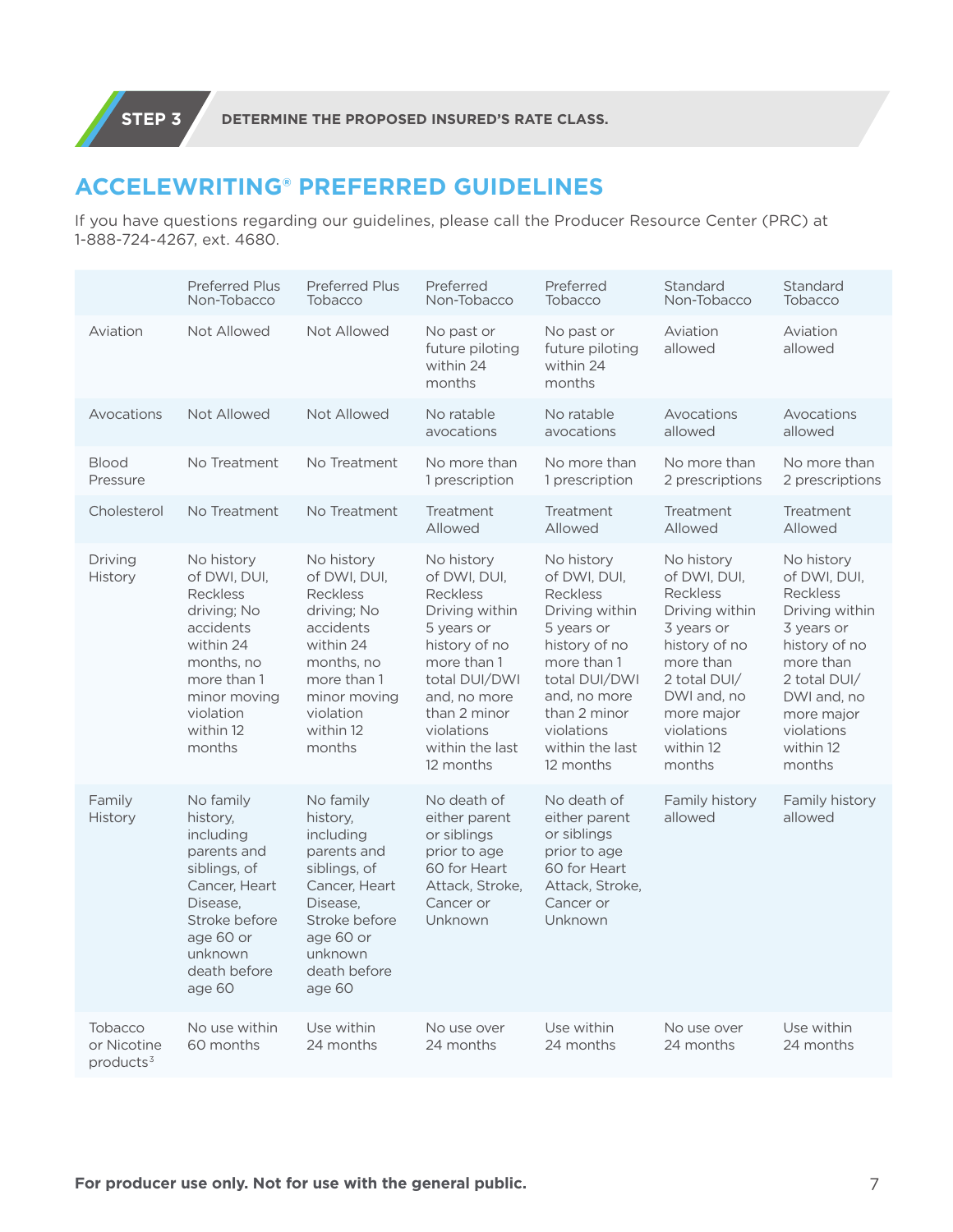### **ACCELEWRITING® PRESCRIPTION DRUG LISTS**

These are not all-inclusive lists.

#### **INELIGIBLE PRESCRIPTIONS**

| Abilify      | Azathioprine       | Crixivan       | Exelon    | <b>Sustiva</b>   |
|--------------|--------------------|----------------|-----------|------------------|
| Aripiprazole | Carbidopa-Levodopa | <b>Digitek</b> | Haldol    | <b>Tamoxifen</b> |
| Amiodarone   | Carvedilol         | <b>Digoxin</b> | Lanoxin   | Xarelto          |
| Aricept      | Cognex             | <b>Eliquis</b> | Risperdal | Zidovudine (AZT) |
| Atripla      | Coreg              | Epivir         | Sinemet   | Zyprexa          |

#### **PRESCRIPTIONS REQUIRING ADDITIONAL REVIEW**

| Atrovent        | Coumadin          | <b>Heparin</b>       | Methotrexate  | <b>Ribavirin</b> |
|-----------------|-------------------|----------------------|---------------|------------------|
| Avonex          | Depakote          | Infergen             | Nitroglycerin | Spiriva          |
| <b>Baclofen</b> | Eldepryl          | Isosorbide Dinitrate | Plavix        | Tarceva          |
| Combivent       | Femara            | Lasix                | Pradaxa       | Warfarin         |
| Copaxone        | <b>Furosemide</b> | Lupron               | Requip        | Xeloda           |

### **ACCELEWRITING® MEDICAL IMPAIRMENTS**

This is not an all-inclusive list. Rate class shown is not guaranteed and subject to prescription history. Multiple Rated conditions may result in a decline. If you have questions regarding conditions, please call Underwriting at 1-888-724-4267, ext. 4650.

|  |  |  | $S =$ Standard $R =$ Rated $D =$ Declined RTU = Referred to Underwriting |
|--|--|--|--------------------------------------------------------------------------|
|--|--|--|--------------------------------------------------------------------------|

| <b>Condition</b>                     | <b>Criteria</b>                                                                                                                                                      | \$500K &<br><b>Under</b> | Over<br><b>\$500K</b> |
|--------------------------------------|----------------------------------------------------------------------------------------------------------------------------------------------------------------------|--------------------------|-----------------------|
| <b>Activities of Daily</b><br>Living | • Needs assistance with daily activities<br>• Cane or walker use                                                                                                     | D                        | D                     |
| <b>AIDS</b>                          | • Medically diagnosed as having Acquired Immune Deficiency<br>Syndrome (AIDS) or AIDS related complex (ARC)                                                          | $\Box$                   | D                     |
| Alcoholism                           | • Diagnosis of alcohol abuse within the last 5 years<br>• Treatment for alcohol abuse within the last 5 years                                                        | D                        | D                     |
| Alzheimer's                          | • Diagnosed with, treated for or advised by a Licensed Physician<br>to be treated for memory loss, dementia or Alzheimer's disease                                   | $\bigcap$                | $\bigcap$             |
| Amputation                           | • Caused by disease                                                                                                                                                  | D                        | $\bigcap$             |
| Anemia                               | • Anemia or disorder of blood-unless iron deficiency anemia in<br>pre-menopausal female<br>Diagnosis of Thalassemia, Siderobastic anemia or sickle cell<br>$\bullet$ | D                        | <b>RTU</b>            |
| Aneurysm                             | • Treated with surgery                                                                                                                                               | R                        | <b>RTU</b>            |
|                                      | Not treated<br>$\bullet$                                                                                                                                             | D                        | $\mathsf{D}$          |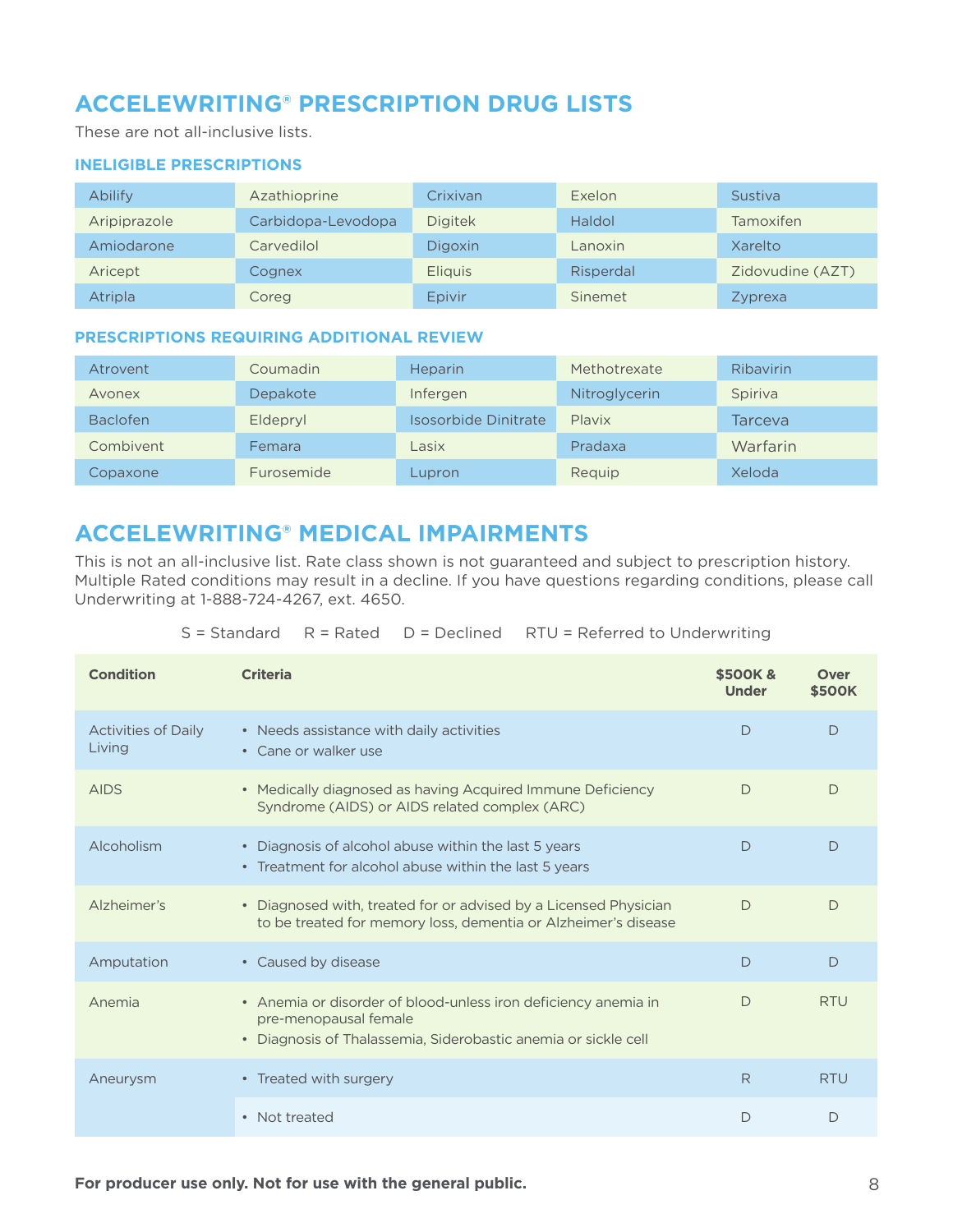| <b>Condition</b>                                                       | <b>Criteria</b>                                                                                                                                                                          | \$500K &<br><b>Under</b> | Over<br><b>\$500K</b> |
|------------------------------------------------------------------------|------------------------------------------------------------------------------------------------------------------------------------------------------------------------------------------|--------------------------|-----------------------|
| Angina                                                                 | • All cases                                                                                                                                                                              | See Heart Disease        |                       |
| Angioplasty                                                            | • All cases                                                                                                                                                                              | See Heart Disease        |                       |
| Arthritis                                                              | • Rheumatoid, controlled with treatment of NSAIDs                                                                                                                                        | R.                       | <b>RTU</b>            |
|                                                                        | • Rheumatoid, all others                                                                                                                                                                 | D                        | <b>RTU</b>            |
| Asthma                                                                 | • Hospitalized or seen in ER 2 or more times,<br>• Used steroid medication or required oxygen in the past 12 months<br>• Combined with Tobacco Use, Smoker                               | D                        | D                     |
| <b>Bladder</b>                                                         | • History of neurogenic bladder<br>• Bladder paralysis<br>• Tumors, cysts or hospitalizations                                                                                            | D                        | D                     |
| <b>Blindness</b>                                                       | • Other causes                                                                                                                                                                           | R                        | <b>RTU</b>            |
|                                                                        | • Caused by diabetes, circulatory disorder, or other illness                                                                                                                             | D                        | D                     |
| <b>By-pass Surgery</b>                                                 | • All cases                                                                                                                                                                              | See Heart Disease        |                       |
| Cancer                                                                 | • Basal or Squamous cell                                                                                                                                                                 | S                        | S                     |
|                                                                        | • 6 years or more since surgery, diagnosis, or last treatment;<br>no recurrence or additional occurrence                                                                                 | R                        | <b>RTU</b>            |
|                                                                        | • Colon, Leukemia, Liver, Lung, Lymphoma and Pancreatic<br>• Any cancer other than Basal or Squamous cell within 5 years<br>• Multiple bouts of cancer other than Basal or Squamous cell | D                        | <b>RTU</b>            |
| Cerebral Palsy                                                         | • If not self-supporting and/or mental impairment                                                                                                                                        | D                        | D                     |
| <b>Chest Pains</b>                                                     | • If tests were done and the results were not normal                                                                                                                                     | D                        | <b>RTU</b>            |
| Cholesterol                                                            | • Cholesterol readings greater than 350                                                                                                                                                  | D                        | <b>RTU</b>            |
| Crohn's Disease and<br><b>Ulcerative Colitis</b>                       | • All cases                                                                                                                                                                              | D                        | <b>RTU</b>            |
| <b>Chronic Obstructive</b><br>Pulmonary Disease <sup>4</sup><br>(COPD) | • All cases                                                                                                                                                                              | D                        | D                     |
| Congestive Heart<br>Failure                                            | • All cases                                                                                                                                                                              | D                        | D                     |
| <b>Cystic Fibrosis</b>                                                 | • All cases                                                                                                                                                                              | D                        | D                     |

For producer use only. Not for use with the general public. **For producer use only.** Not for use with the general public.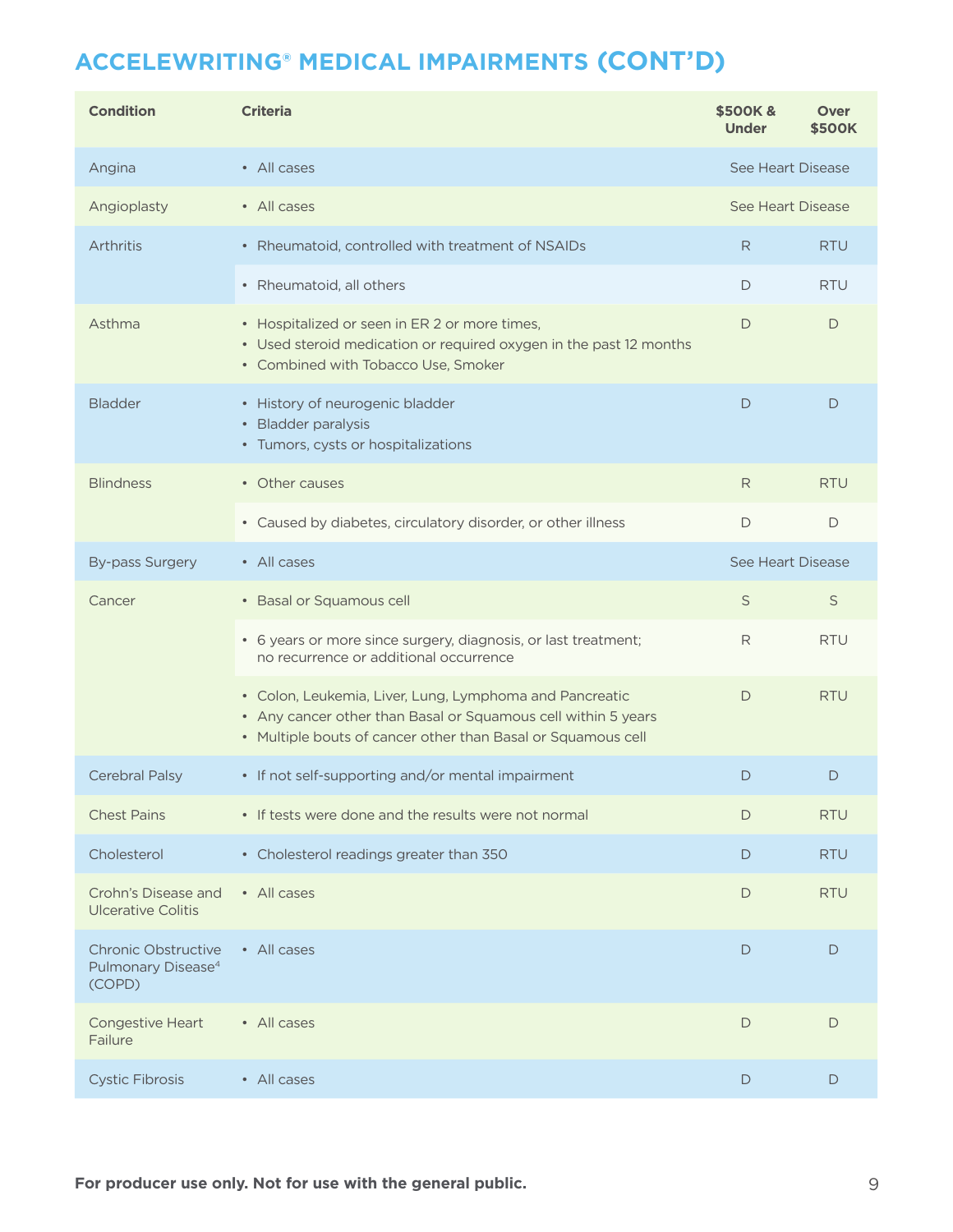| <b>Condition</b>           | <b>Criteria</b>                                                                                                                                                                                                                                                            | \$500K &<br><b>Under</b> | Over<br><b>\$500K</b> |
|----------------------------|----------------------------------------------------------------------------------------------------------------------------------------------------------------------------------------------------------------------------------------------------------------------------|--------------------------|-----------------------|
| <b>Diabetes</b>            | • Diagnosis over age 50, controlled on oral medication                                                                                                                                                                                                                     | R                        | <b>RTU</b>            |
|                            | • Diagnosis under age 50<br>• Blood sugar not checked in the past 6 months<br>• Insulin use Advised of uncontrolled blood sugars in the past 12<br>months<br>• Complications such as diabetic coma, retinopathy, neuropathy,<br>amputation, unintended weight loss         | D                        | <b>RTU</b>            |
| <b>Disability</b>          | • Other than pregnancy                                                                                                                                                                                                                                                     | <b>RTU</b>               | <b>RTU</b>            |
| Downs Syndrome             | • All cases                                                                                                                                                                                                                                                                | D                        | D                     |
| <b>Driving Record</b>      | • DWI/DUI is within 24 months<br>• License suspended/revoked within 24 months<br>• History of 3 or more DUI/DWI                                                                                                                                                            | D                        | D                     |
| Drug/Substance<br>Abuse    | • Diagnosis of substance abuse within the last 5 years<br>• Treatment for drug abuse                                                                                                                                                                                       | D                        | <b>RTU</b>            |
|                            | • Relapses or abuse of another substance after initial treatment                                                                                                                                                                                                           | D                        | D                     |
| Felony                     | • Must be off probation or parole for 12 months                                                                                                                                                                                                                            | $\mathsf S$              | S                     |
|                            | • History of multiple felonies                                                                                                                                                                                                                                             | D                        | D                     |
| Gallstones                 | • More than one episode in the past 12 months other than the<br>removal of the gallbladder                                                                                                                                                                                 | D                        | <b>RTU</b>            |
| Headaches                  | • Headaches that have increased in frequency or severity<br>• Headaches that have required hospitalization<br>• Abnormal tests results within the past 2 years<br>• Currently under evaluation or been advised to have further<br>evaluation or testing done for headaches | D                        | <b>RTU</b>            |
| <b>Heart Disease</b>       | • Includes heart attack, angina and angioplasty or stents                                                                                                                                                                                                                  | R.                       | <b>RTU</b>            |
|                            | • Cardiomyopathy<br>• Ventricular Fibrillation<br>• Valve repair or replacement                                                                                                                                                                                            | D                        | <b>RTU</b>            |
| <b>Heart Murmur</b>        | • History of surgery                                                                                                                                                                                                                                                       | R                        | <b>RTU</b>            |
| <b>High Blood Pressure</b> | • Controlled and no more than 3 medications                                                                                                                                                                                                                                | R                        | <b>RTU</b>            |
|                            | • Uncontrolled                                                                                                                                                                                                                                                             | D                        | D                     |
| <b>Hodgkin's Disease</b>   | • All cases                                                                                                                                                                                                                                                                | D                        | <b>RTU</b>            |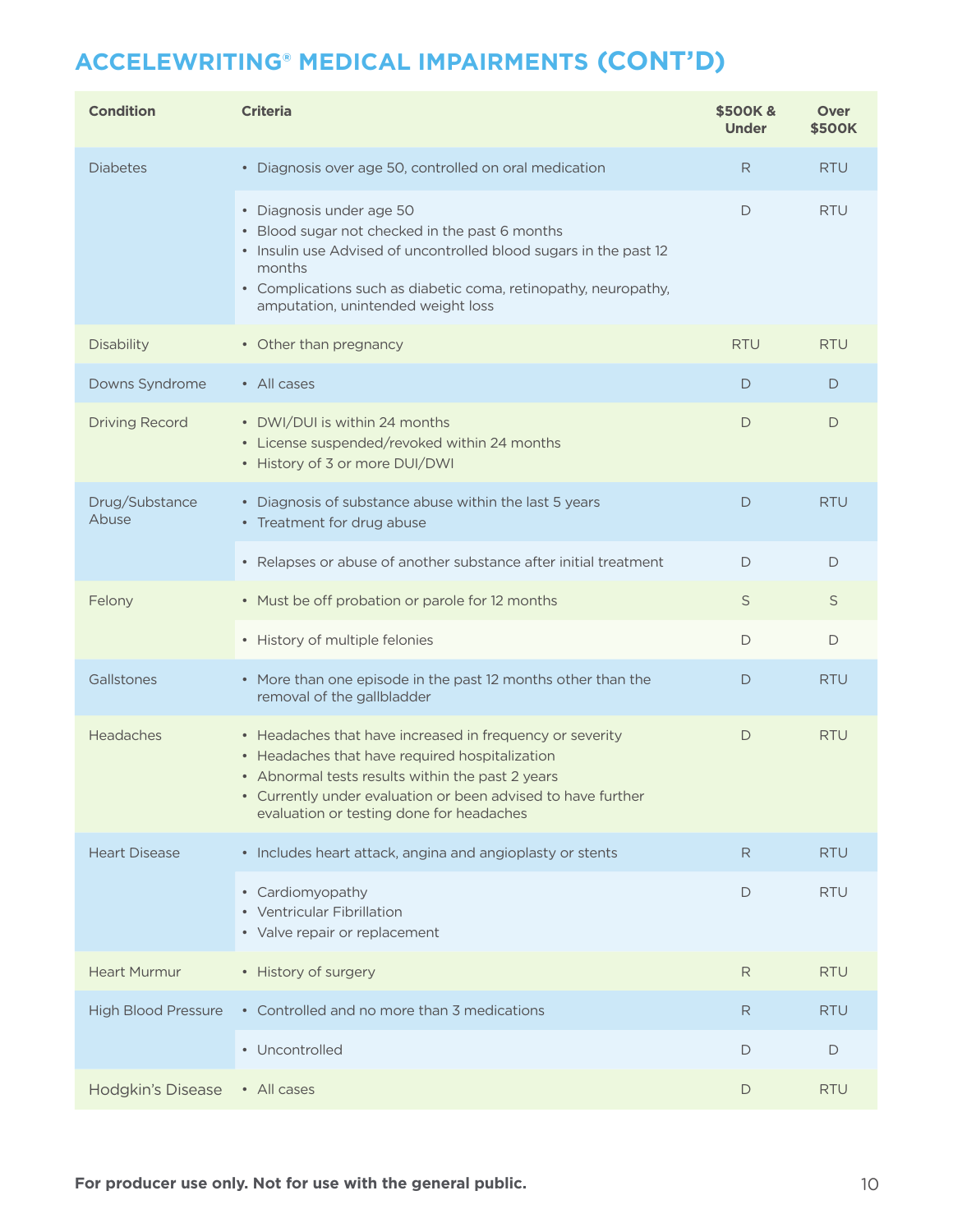| <b>Condition</b>                         | <b>Criteria</b>                                                                                                                                                                | \$500K &<br><b>Under</b> | Over<br><b>\$500K</b> |
|------------------------------------------|--------------------------------------------------------------------------------------------------------------------------------------------------------------------------------|--------------------------|-----------------------|
| Hypothyroidism or<br>Hyperthyroidism     | • If diagnosed with hypothyroidism or hyperthyroidism and the<br>symptoms are not controlled with treatment                                                                    | D                        | D                     |
| Human<br>Immunodeficiency<br>Virus (HIV) | • Positive test results for Human Immunodeficiency Virus (HIV)                                                                                                                 | D                        | D                     |
| Immune System<br><b>Disorder</b>         | • All cases                                                                                                                                                                    | D                        | <b>RTU</b>            |
| Intestines                               | • More than 1 episodes of polyps or tumors in the past 3<br>years and was not benign<br>• History of bleeding, obstructions or unintended weight loss<br>in the past 12 months | D                        | <b>RTU</b>            |
| <b>Kidney Disease</b>                    | • Kidney failure<br>• Insufficiency or any other disease or disorder of the kidneys<br>• Nephrectomy                                                                           | D                        | <b>RTU</b>            |
|                                          | • Polycystic Kidney Disease<br>• Transplant recipient                                                                                                                          | D                        | D                     |
| <b>Liver Disease</b>                     | • History of Cirrhosis or Fibrosis                                                                                                                                             | D                        | D                     |
|                                          | • History of elevated liver enzymes<br>• Hepatitis C or any other forms (except A and B)                                                                                       | D                        | <b>RTU</b>            |
| Lupus<br>Erythematosus<br>(SLE)          | • Systemic                                                                                                                                                                     | D                        | <b>RTU</b>            |
| Marijuana                                | • Recreational use                                                                                                                                                             | <b>RTU</b>               | <b>RTU</b>            |
|                                          | • Medical use                                                                                                                                                                  | D                        | <b>RTU</b>            |
| Melanoma                                 | • Treatment or Surgery: Completed 6 years or more,<br>no recurrence or additional occurrence                                                                                   | R                        | <b>RTU</b>            |
|                                          | • Treatment or Surgery: Completed 5 years or less,<br>any recurrence                                                                                                           | D                        | <b>RTU</b>            |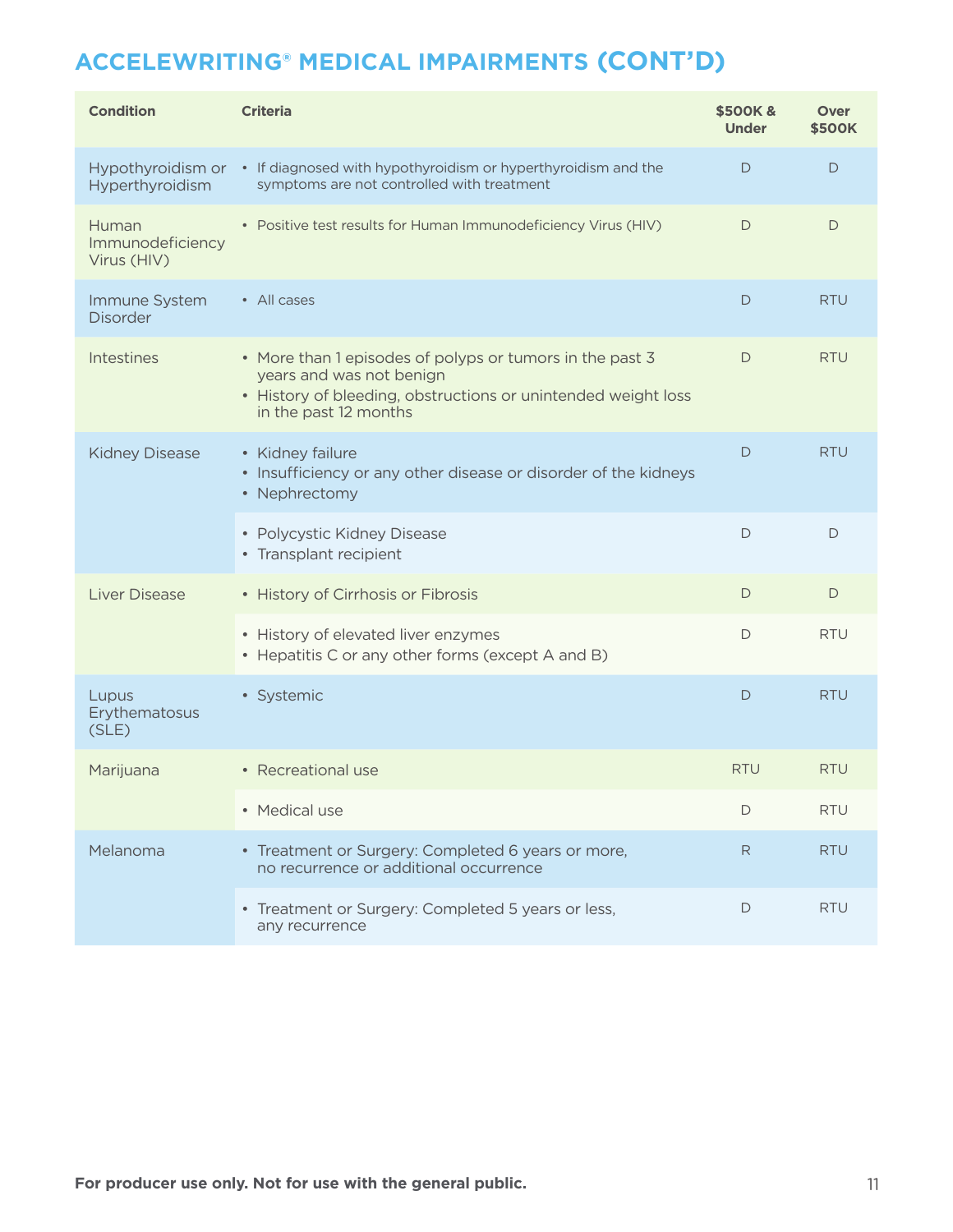| <b>Condition</b>                            | <b>Criteria</b>                                                                                                                                                                                                                                                              | \$500K &<br><b>Under</b> | Over<br>\$500K |
|---------------------------------------------|------------------------------------------------------------------------------------------------------------------------------------------------------------------------------------------------------------------------------------------------------------------------------|--------------------------|----------------|
| <b>Mental or Nervous</b><br><b>Disorder</b> | • Attention Deficit Hyperactivity Disorder (ADHD),<br>Obsessive Compulsive Disorder (OCD)<br>• Anxiety or panic Disorder, Seasonal Affective<br>Disorder (SAD)                                                                                                               | S                        | S              |
|                                             | · Psychosis, Schizophrenia, Bipolar Disorder (Manic<br>Depression), Major Depression, Downs Syndrome or Autism<br>· Suicide Attempt<br>• Disability or loss of work due to any mental/nervous<br>condition<br>• Hospitalization within the last 6 months                     | D                        | <b>RTU</b>     |
| <b>Multiple Sclerosis</b>                   | • All cases                                                                                                                                                                                                                                                                  | D                        | <b>RTU</b>     |
| Muscular<br><b>Dystrophy</b>                | • All Cases                                                                                                                                                                                                                                                                  | D                        | <b>RTU</b>     |
| Pacemaker                                   | • Without defibrillator and no other heart conditions                                                                                                                                                                                                                        | R                        | <b>RTU</b>     |
| Pancreatitis                                | • If more than a single attack within a year<br>• If history of a pancreatic cyst, tumor or unresolved abscess                                                                                                                                                               | D                        | D              |
| Paralysis                                   | • Includes paraplegia and quadriplegia                                                                                                                                                                                                                                       | D                        | D              |
| Parkinson's<br><b>Disease</b>               | • All cases                                                                                                                                                                                                                                                                  | D                        | <b>RTU</b>     |
| Peripheral Vascular<br>Disease (PVD)        | • All cases<br>• Includes Peripheral Arterial Disease (PAD)                                                                                                                                                                                                                  | D                        | <b>RTU</b>     |
| Physician<br>Information                    | • No doctor visit within 12 months                                                                                                                                                                                                                                           | S                        | S              |
|                                             | • 3 or more years since doctor visit                                                                                                                                                                                                                                         | <b>RTU</b>               | RTU            |
| Prostate                                    | • History of elevated PSA test results<br>• History of prostate tumors other than BPH<br>(benign prostatic hypertrophy)                                                                                                                                                      | D                        | <b>RTU</b>     |
| Pulmonary<br>Embolism                       | • Single Episode over 6 months ago                                                                                                                                                                                                                                           | R.                       | <b>RTU</b>     |
|                                             | • Multiple Episodes                                                                                                                                                                                                                                                          | D                        | <b>RTU</b>     |
| Reproductive<br>Organs                      | • Disease/disorder of the reproductive system<br>• History of tumors, polyps, cysts or fibroids in the<br>past 2 years<br>• History of abnormal bleeding or abnormal test results<br>within the past 2 years<br>• Evaluated or advised to have further evaluation or surgery | D                        | <b>RTU</b>     |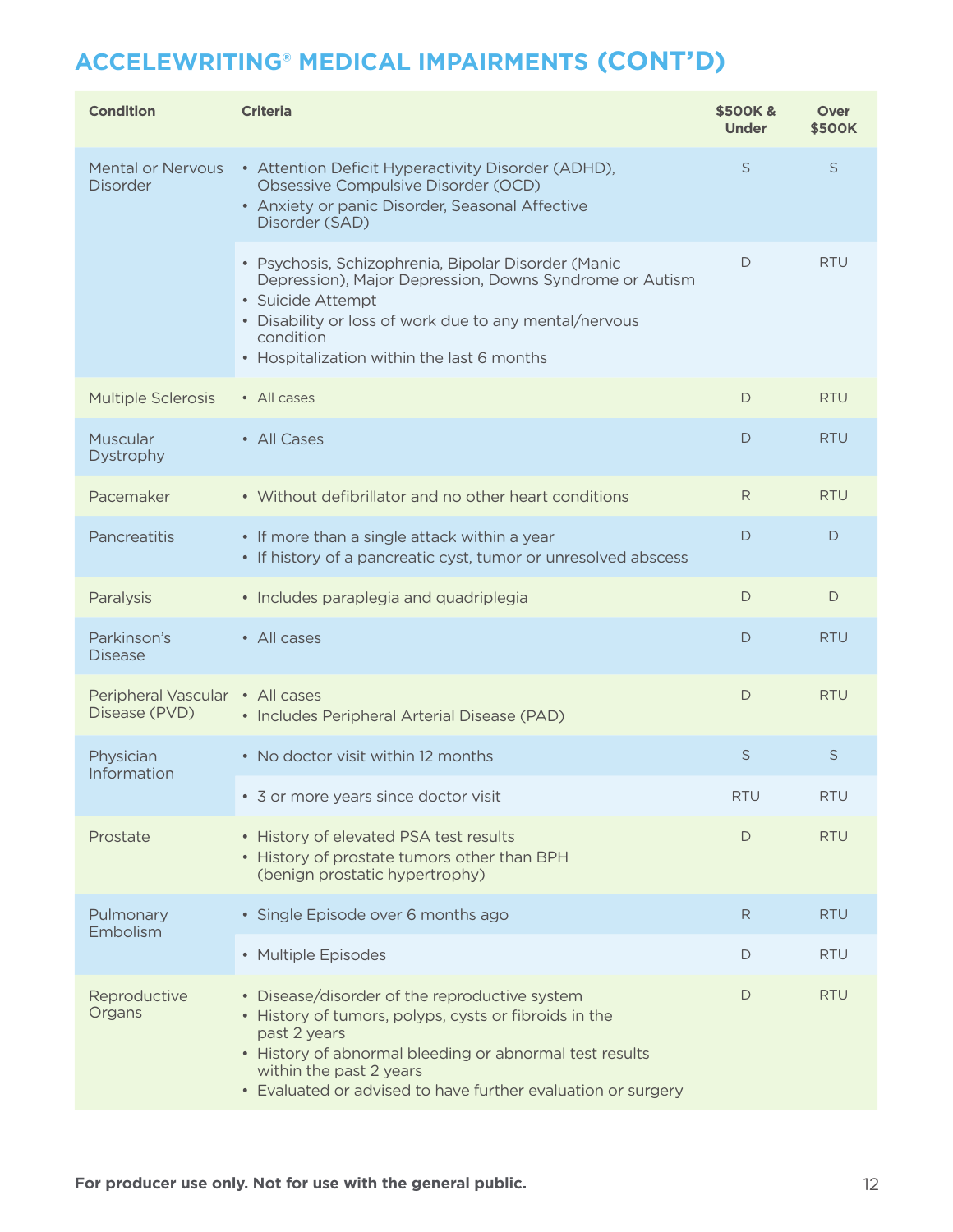| <b>Condition</b>                                                                          | <b>Criteria</b>                                                                                                                                                                                                            | \$500K &<br><b>Under</b> | Over<br><b>\$500K</b> |
|-------------------------------------------------------------------------------------------|----------------------------------------------------------------------------------------------------------------------------------------------------------------------------------------------------------------------------|--------------------------|-----------------------|
| Seizures                                                                                  | • Grand Mal (Tonic-Clonic)<br>• Complex Partial Seizure<br>• Petite Mal - 6 or more seizures within 12 months                                                                                                              | D                        | <b>RTU</b>            |
| Sleep Apnea                                                                               | • Controlled with treatment                                                                                                                                                                                                | R                        | <b>RTU</b>            |
| Stomach                                                                                   | • History of bleeding, coughing up blood or unintended<br>weight loss in the past 12 months<br>• Any history of strictures, obstructions, duping or erosion<br>of stomach lining or hospitalizations in the past 12 months | D                        | <b>RTU</b>            |
| Stroke, CVA /<br>Subarachnoid<br>Hemorrhage,<br><b>Transient Ischemic</b><br>Attack (TIA) | • 1 TIA                                                                                                                                                                                                                    | R                        | <b>RTU</b>            |
|                                                                                           | · Stroke, 2 or more TIA                                                                                                                                                                                                    | D                        | <b>RTU</b>            |
| Transplant, Organ<br>or Bone Marrow                                                       | • History of transfusion, stem cell or bone marrow treatment                                                                                                                                                               | D                        | D                     |
| <b>Tuberculosis</b>                                                                       | • Over 1 year ago and no complications                                                                                                                                                                                     | R                        | <b>RTU</b>            |
|                                                                                           | • Less than 1 year                                                                                                                                                                                                         | D                        | <b>RTU</b>            |
| Urinary                                                                                   | • Urinary obstruction within the last 12 months other than UTI<br>• History of blood and protein in urine                                                                                                                  | D                        | <b>RTU</b>            |
| <b>Weight Loss</b>                                                                        | $\cdot$ 10 - 20 pounds                                                                                                                                                                                                     | S                        | S                     |
|                                                                                           | $\cdot$ 20 - 40 pounds                                                                                                                                                                                                     | R                        | <b>RTU</b>            |
|                                                                                           | • Over 40 pounds                                                                                                                                                                                                           | <b>RTU</b>               | <b>RTU</b>            |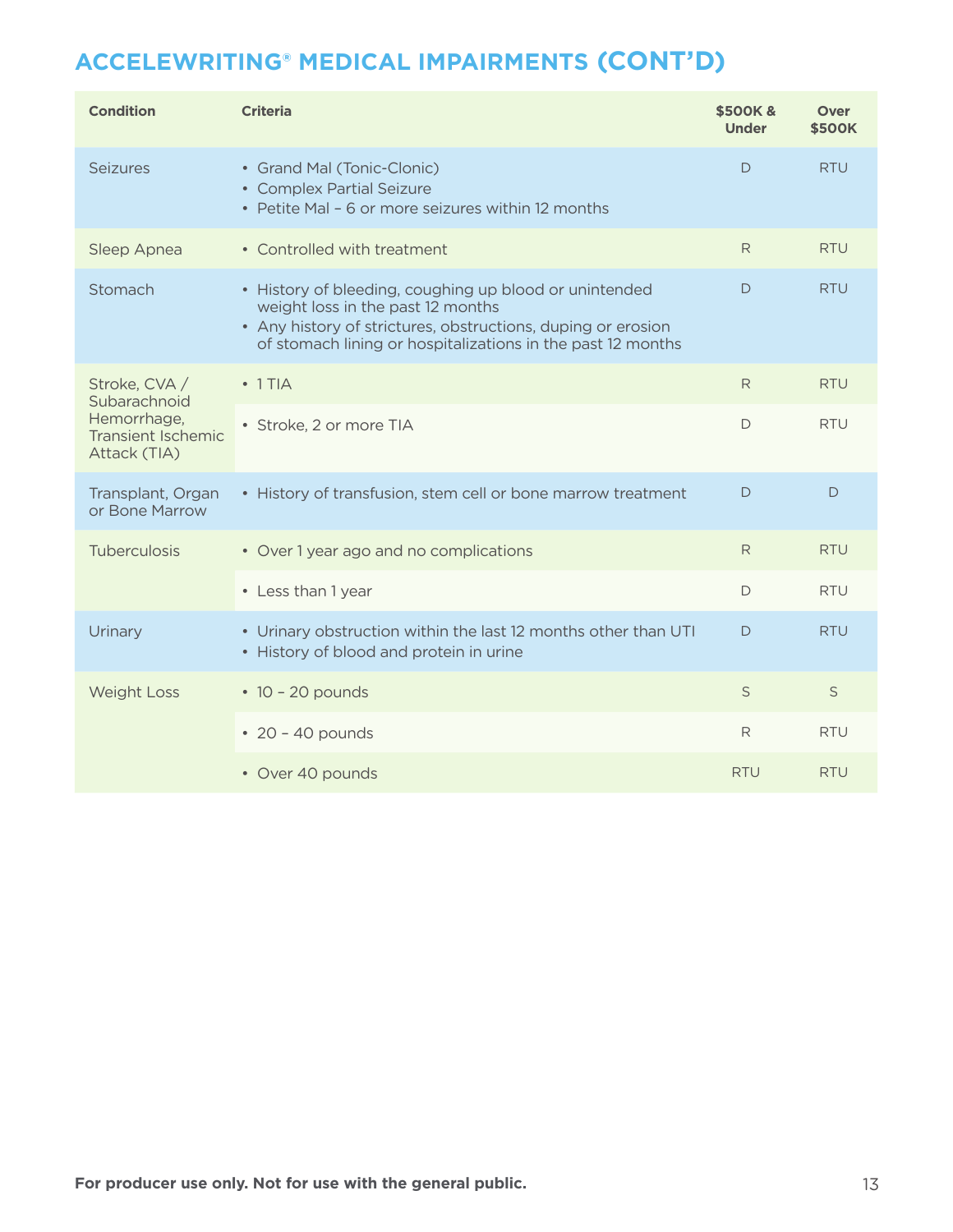#### **STEP 4 RUN THE ILLUSTRATION**

- 1. Log on to the Producer Portal from the Sagicor website (SagicorLifeUSA.com).
- 2. Launch our Illustration Software by selecting Account Home. Then click on the bar that says "Run Sagicor Life Illustration Software Online."
- 3. Click on "Start Illustration Tab", enter information and run the illustration.
- 4. Save the illustration.
- 5. Select "Application" to complete the eApplication.
- (1) Run the illustration for the state in which the client will sign the eApplication. This will help ensure that the correct forms, coverage, rates, etc. are used and helps eliminate delays in processing. **Note:**
	- (2)The online version of the Illustration Software must be used with the eApplication.
	- (3)The illustration must be saved before you enter the eApplication.
	- (4)Information entered in the illustration cannot be altered during the eApplication including the premium mode selected.

See 'Detailed Instructions for Running an Illustration' on the Producer Portal for further information.

### **STEP 5 COMPLETE THE eAPPLICATION**

- 1. Click on "Application" and then "Create Application."
- 2. Complete the steps below for the eApplication:
	- a. Form Entry If the selected payment mode is EFT, commissions will be paid sooner if we are instructed to draft the initial premium (Section 7C of the eApplication).
		- 1. If the client wishes to pay premium monthly, EFT is the only payment mode option available.
		- 2. If the client wishes to pay premium quarterly, semi-annually and annually the initial premium payment can be paid by credit card if the eDelivery option is selected. Maximum premium acceptable via credit card is \$2,500. Premiums in excess of \$2,500 or if the eDelivery option is declined the premium payment must be paid via EFT or check.
	- b. Client and Producer Signatures.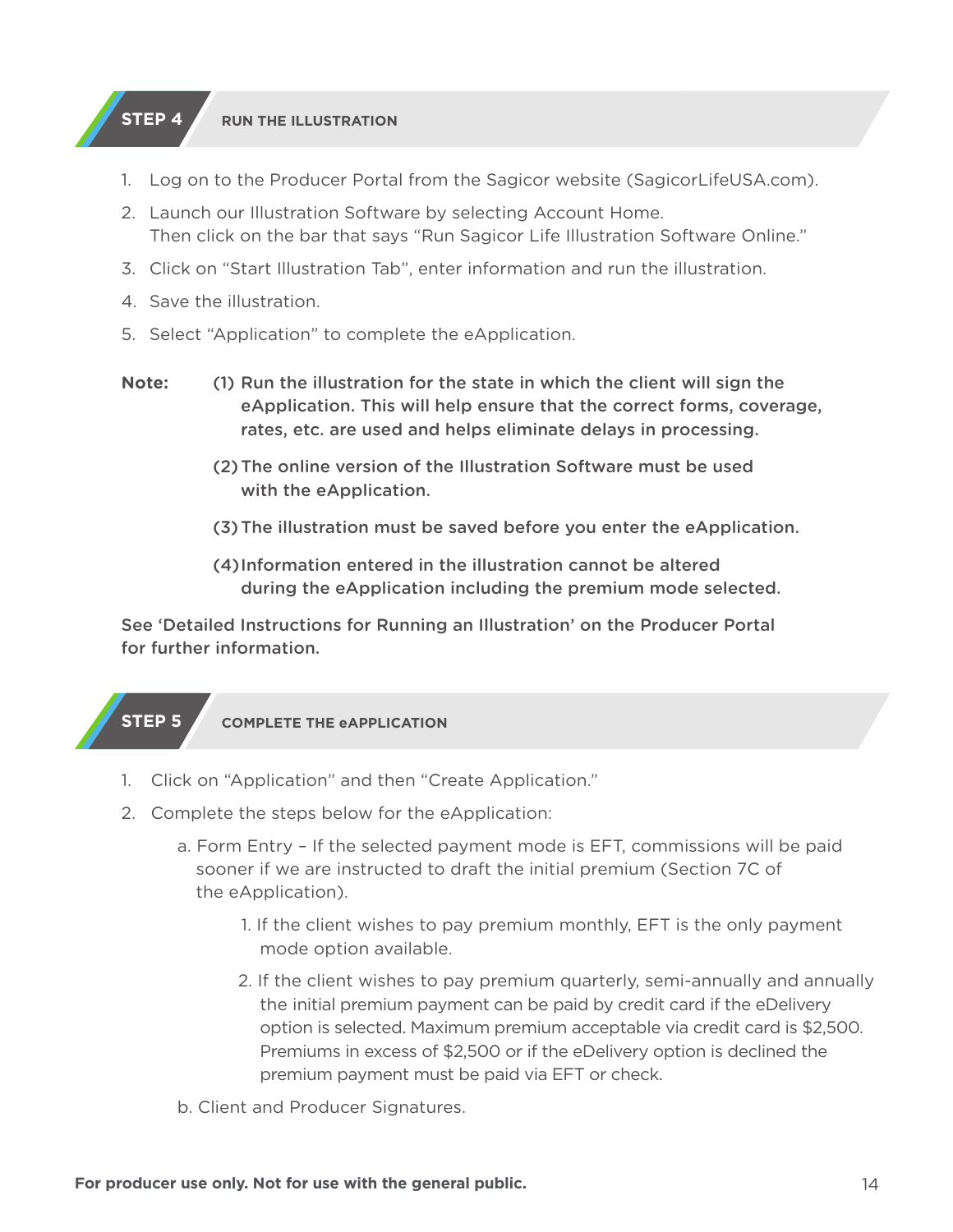#### **STEP 6 UNDERWRITING DECISION**

- 1. As part of the Accelewriting® process, identification information such as name, address, date of birth, driver's license/ID and social security number will be verified. If verified, the eApplication is submitted immediately via Accelewriting®. If not verified, the eApplication will be reviewed and any identification discrepancies will need to be addressed before it can go through Accelewriting®. Sagicor will contact you, as needed.
- 2. Once submitted through Accelewriting®, the decision comes back to you electronically in minutes (1-2 minutes on average). If you are still in the Sagicor software you will see a message pop up on your screen. If you have closed the software, there will be a message for you in the 'Message Center' (upper right-hand corner of your illustration screen) and in the Application History Section when you return.
- 3. The possible automated underwriting decisions for amounts of \$500,000 or less:
	- Approved Preferred Plus Non-Tobacco
	- Approved Preferred Plus Tobacco
	- Approved Preferred Non-Tobacco
	- Approved Preferred Tobacco
	- Approved Standard Non-Tobacco
	- Approved Standard Tobacco
	- Approved Rated Non-Tobacco
	- Referred to Underwriting (for additional consideration)
	- Declined
- 4. The possible automated underwriting decisions for amounts above \$500,001 to \$1,000,000:
	- Approved Preferred Plus Non-Tobacco
	- Approved Preferred Plus Tobacco
	- Approved Preferred Non-Tobacco
	- Approved Preferred Tobacco
	- Approved Standard Non-Tobacco
	- Approved Standard Tobacco
	- Referred to Underwriting (for additional consideration)
	- Declined

Referred to Underwriting could result in any of the above underwriting decisions, plus Rated and Rated 2 Non-Tobacco and Tobacco.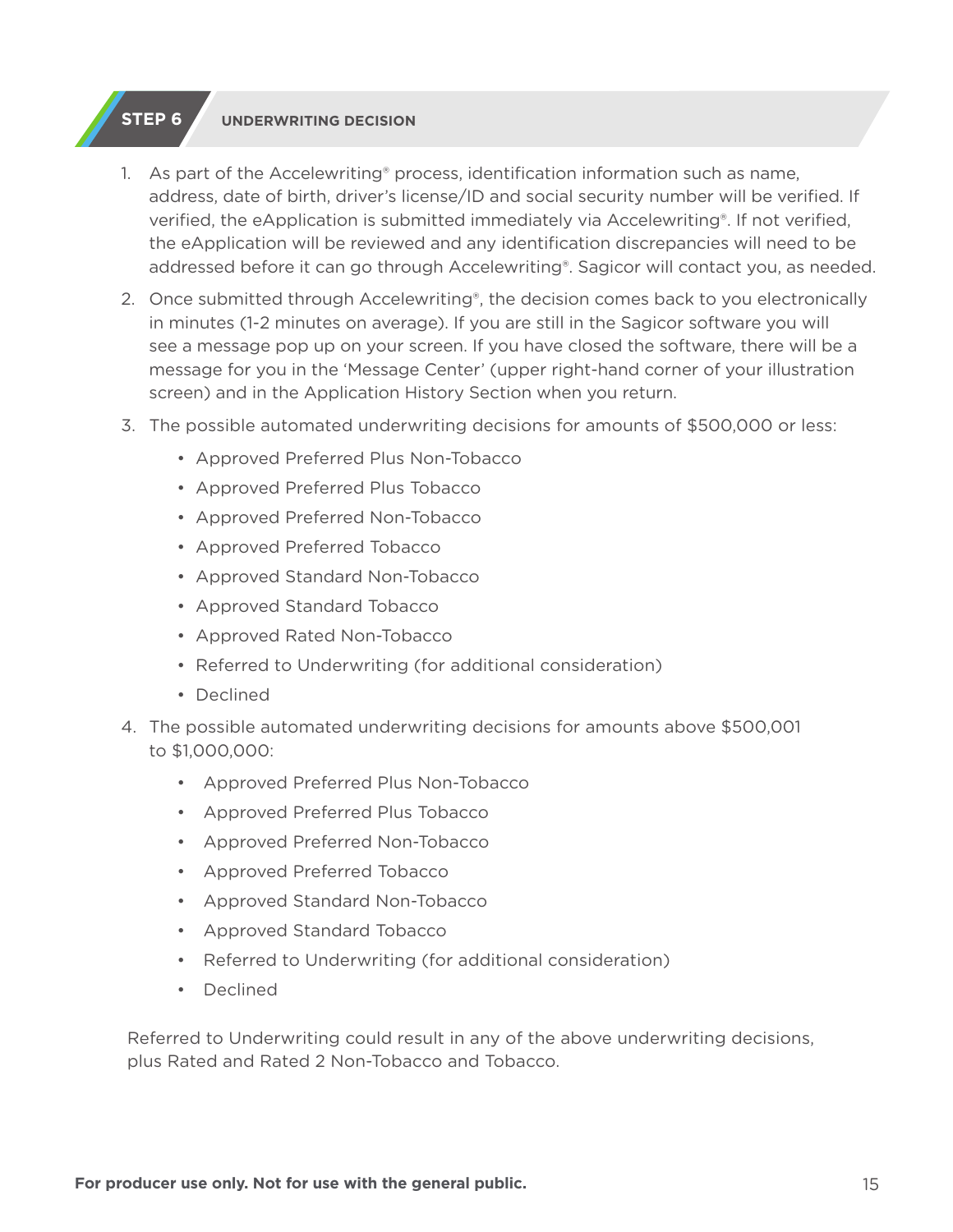### **STEP 7 POLICY DELIVERY AND COMMISSION PAYMENT**

- A. If Client opts for policy eDelivery at time of eApplication and **no requirements are needed,** the following steps will occur:
	- a. Sagicor delivers a policy link via email to the producer and client.
	- b. Client electronically accepts policy and submits the initial premium payment.
	- c. Sagicor settles policy and pays commissions electronically.
- B. If Client opts out of policy eDelivery at the time of eApplication, the following steps will occur:
	- a. Sagicor mails the policy, including any requirements, to the producer.
	- b. Producer delivers the policy to owner and gets any delivery requirements signed.
	- c. Producer signs any delivery requirements.
	- d. Producer sends all delivery requirements to Sagicor.
	- e. Sagicor settles the policy and pays commissions electronically.

**Sagicor's eDelivery provides an instant electronic policy delivery to your client at policy issue and lets you monitor the entire process through the Agent DocFast Center dashboard. eDelivery is only available with Accelewriting**® **(not available with fully underwritten eApplications) and is an optional feature at no additional charge.**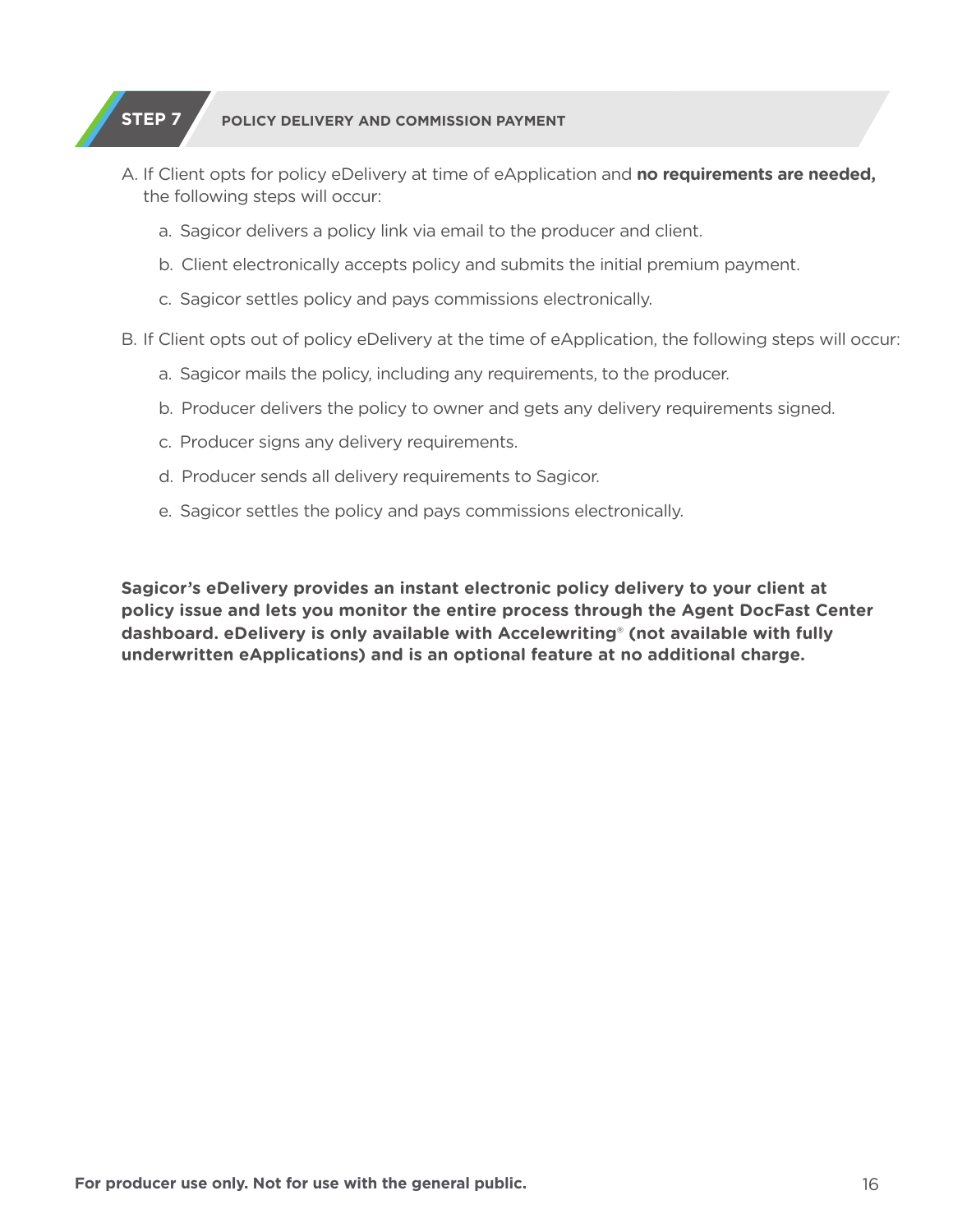### **FREQUENTLY ASKED QUESTIONS**

#### **Is there a telephone interview?**

No. Your initial questions and the expanded eApplication pages allow our Accelewriting® automated rules engine to gather needed information without a vendor telephone interview.

#### **Does my client need an email address?**

Yes, the client must have a valid email address in order to submit an eApplication.

#### **Can I use a tablet?**

Yes, the eApplication process that utilizes Accelewriting® is fully tablet compatible and both you and your client can sign the application directly on the tablet.

### **Will I need to enter my client's information more than once as I complete the illustration and eApplication?**

No. All information entered into the illustration system is electronically entered in the eApplication which reduces the need for duplicate data entry. Once the illustration is saved, approximately 77% of the eApplication is complete.

#### **Can an eApplication be entered without first completing an illustration?**

No. Illustration must be completed and saved before the eApplication can be started.

#### **Can you alter information on the eApplication without changing the illustration?**

No. Any information that has been pre-filled in the eApplication, from the illustration, cannot be changed without going back to the illustration and rerunning it. This includes the premium payment mode.

#### **What can slow down processing and the underwriting decision on Accelewriting®?**

Inaccurate information. Be sure the data input is accurate including identification information such as name, address, date of birth, driver's license/ID, social security number, etc.; these items must be accurate. Certain errors (i.e. incorrect states, wrong producer number) stop the process and require manual input by you or us. Make sure your producer license and appointment information is up to date before you submit the eApplication. This will cause delays.

#### **What else can slow down the process?**

When you select the EFT payment option, if the answer to 'Draft Initial Premium' is NO, we will not be able to settle the policy until we have approval. Note: we will never draft for more than the premium amount on the application without client approval.

#### **How is the effective date determined?**

- The effective date will be the underwriting approval date. If approved by underwriting on the 29<sup>th</sup>,  $30<sup>th</sup>$  or  $31<sup>st</sup>$  the effective date will be the 1<sup>st</sup> of the following month and will be issued on that date.
- If a specific draft date is selected, the effective date will be the specific day date requested by the owner and the policy will be issued on that date.

#### **Will Sagicor date to save age?**

Yes, if requested on the application and subject to underwriting approval.

#### **Who signs for a minor?**

When the insured is a minor, the parent of the minor must sign on behalf of the insured. The parent must sign their name, not the minor's name.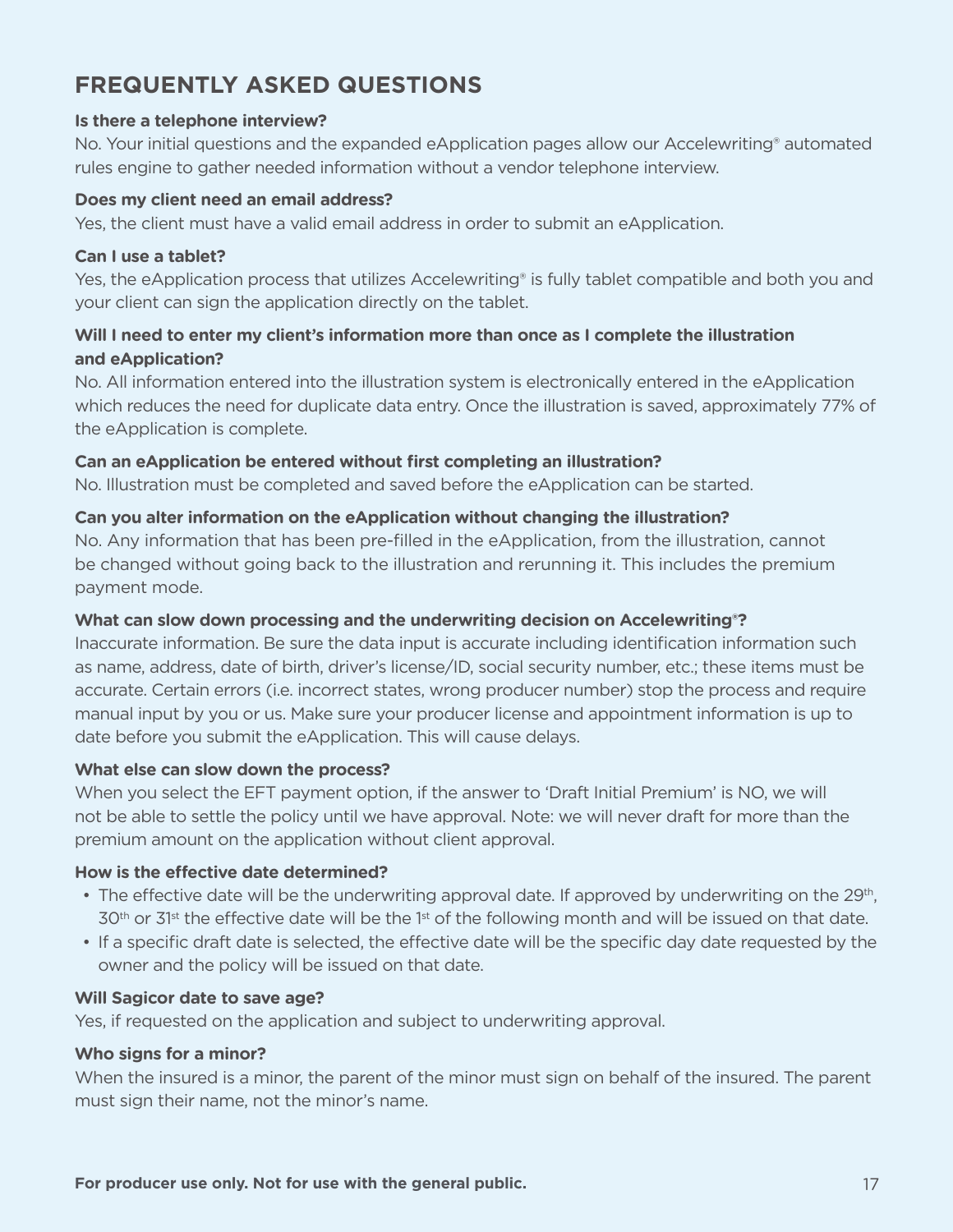#### **Can the policy be received and delivery requirement be signed by the owner/insured in a state different from the application state?**

Yes, provided the writing producer is licensed and appointed with Sagicor in that state.

#### **Will I receive an underwriting decision in 1 - 2 minutes if the owner is other than insured?**

You can submit the application vie eApplication and utilize the Accelewriting® process, but if the owner is other than insured, the application will be Referred to Underwriting to confirm insurable interest. You should receive a response from underwriting in 24 - 48 hours. eDelivery will be available, unless the medical amendments for insured signature are needed at delivery.

#### **How should insured, owner, payor names be indicated on the application?**

Always use the complete legal name as it appears on their government issued photo ID, including any suffix such as JR., Sr., etc. to avoid additional requirements and delays in processing.

#### **Can my client pay by credit card?**

Yes. The initial premium can be paid by credit card through the eDelivery process only when Quarterly, Semi-Annual and Annual DIRECT PAY modes are chosen. Maximum premium acceptable via credit card is \$2,500. Premiums in excess of \$2,500 must be paid via EFT or check.

#### **Which state should I use to run the illustration for a client?**

The state where the client will sign the eApplication should be used for both the illustration and the eApplication. You need to be licensed and appointed by Sagicor in that state or we will not be able to complete the application process.

#### **What happens if the client selects 'Decline eSignature'?**

If the client declines to eSign, they cannot continue with the application process and the application will not be submitted to Sagicor.

#### **How will I know if the client has signed all the documents?**

When the client has reviewed and signed all documents, you will receive a message in your 'Message Center' located in the Illustration System and an email at your email address on file with us.

#### **What happens if the client cannot open the email?**

We suggest you resend the email. If the client still cannot open the email, there may be an issue with the software. If it cannot be resolved, contact the Producer Resource Center for assistance.

#### **What happens if my client finds that the completed and signed eApplication needs changes?**

The eApplication can be unlocked and changed prior to submission. Once completed, signed and submitted, we cannot go back and change it. Please make sure you communicate any corrections or changes immediately to New Business at NewBusiness@SagicorLifeUSA.com.

#### **What happens if my client was Referred to Underwriting (RTU)?**

The file will be reviewed by an underwriter. For face amounts \$500,000 and lower, an underwriter will contact the producer for additional information in an attempt to make a decision. For amounts \$500,001 and greater, an underwriter will reach out to the producer and advise of any requirements needed to make a decision.

#### **What can I do if a client is declined?**

Please contact underwriting to determine if your client qualifies for other fully underwritten products offered by Sagicor.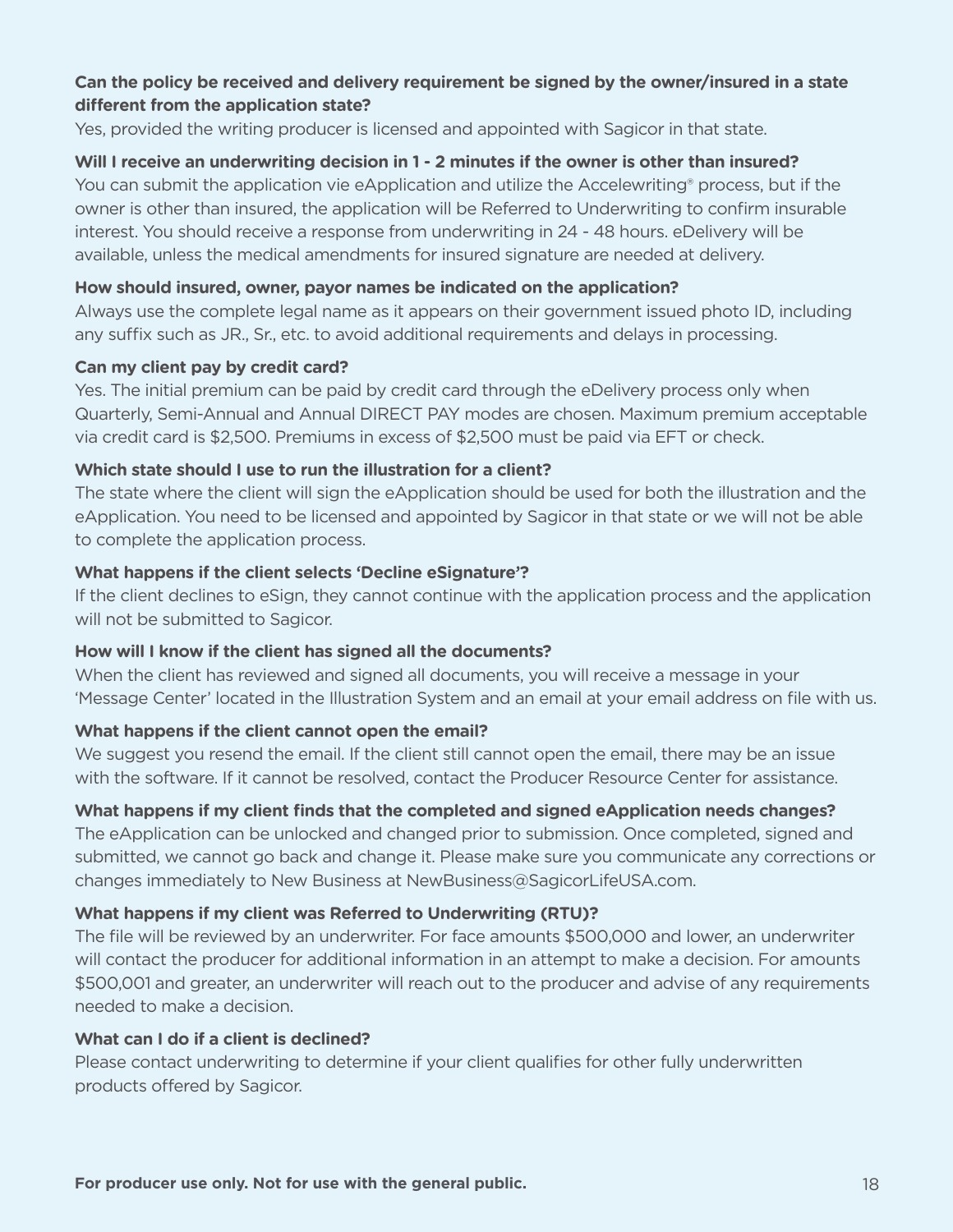#### **How are consumer reports used with the Accelewriting® process?**

Because our underwriting decision will be based, in whole or in part, on one or more consumer reports regarding the applicant, we are required to inform the applicant of where we obtain this information. The consumer reporting agencies do not make the underwriting decision for the applicant's policy.

The Disclosure Notice to Proposed Insured is included in the eApplication. Sagicor, or its reinsurers, may also release information to other insurance companies to whom the applicant may apply for life or health insurance or to whom a claim for benefits may be submitted.

The applicant may obtain a free consumer report by requesting it directly from that agency within 60 days of the application. Further, the applicant has the right to dispute directly with the consumer reporting agency the accuracy or completeness of any information provided by that consumer reporting agency.

#### **What if my client has a dispute regarding information provided by the Medical Information Bureau, Motor Vehicle Records, Consumer Report or Pharmaceutical Databases?**

Should your client have a dispute regarding these reports, they may contact these agencies directly.

| The Medical Information Bureau (MIB) |
|--------------------------------------|
| MIB, Inc.                            |
| 50 Braintree Hill, Suite 400         |
| Braintree, MA 02184-8734             |
| (866) 692-6902 or TTY (866) 346-3642 |
| www.mib.com                          |

#### **Pharmaceutical Databases**

Milliman Intelliscript 15800 Bluemound Road, Suite 200 Brookfield, WI 53005 Phone: (877) 211-4816 www.rxhistories.com

### **Consumer Reports/Motor Vehicle Records** LexisNexis Consumer Center ATTN: Life Reports P.O. Box 105108 Atlanta, GA 30348-5108 (888) 497-9215

ExamOne Headquarters Attn: ScriptCheck Consumer Report Disclosure Compliance Department 10101 Renner Blvd. Lenexa, KS 66219 (844) 225-8047

#### **Who do I contact for additional information about Sagicor's Accelewriting® process?**

- Call our Producer Resource Center (toll-free) at (888) 724-4267 Extension 4680, or
- Email our Producer Resource Center at PRC@SagicorLifeUSA.com

#### **FOOTNOTES**

- 1. **No Medical Exam for Qualified Applicants:** All applicants must answer application health questions and undergo automated underwriting review. Depending on health answers, electronic report results, age, and amount of insurance applied for, an applicant may not receive an immediate decision, and a review of more information and/or a medical exam may be required to determine eligibility.
- 2. Not available in all states. State variations may apply.
- 3. Tobacco classification includes any use of tobacco products (cigar use, chewing tobacco or snuff, pipe, e-cigarettes, etc.) or use of nicotine replacement therapy (gum, patch, etc.).